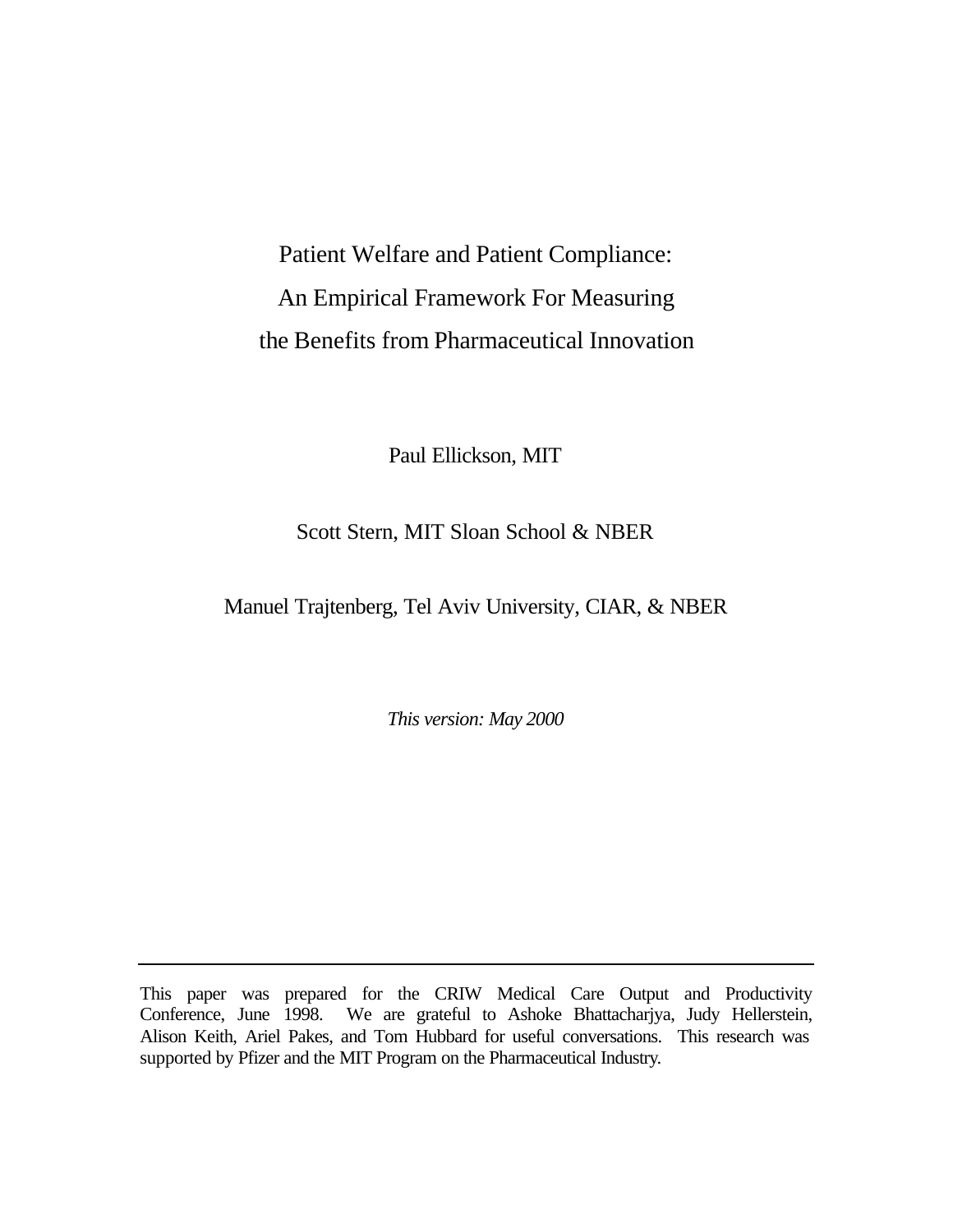# Patient Welfare and Patient Compliance: An Empirical Framework for Measuring the Benefits from Pharmaceutical Innovation

#### ABSTRACT

The main goal of this paper is to develop an empirical framework for evaluating the patient welfare benefits arising from pharmaceutical innovation. Extending previous studies of the welfare benefits from innovation (Trajtenberg, 1990; Hausman, 1996), this paper unpacks the separate choices made by physicians and patients in pharmaceutical decisionmaking and develops an estimable econometric model which reflects these choices. Our proposed estimator for patient welfare depends on (a) whether patients comply with the prescriptions they receive from physicians and (b) the motives of physicians in their prescription behavior. By focusing on compliance behavior, the proposed welfare measure reflects a specific economic choice made by patients. We review evidence that the rate of noncompliance ranges up to 70%, suggesting an important gulf between physician prescription behavior and realized patient welfare. Since physicians act as imperfect but interested agents for their patients, the welfare analysis based on compliance must account for the nonrandom selection of patients into drugs by their physicians. The key contribution of this paper resides in integrating the choices made by both physicians and patients into a unified theoretical framework and suggesting how the parameters of such a model can be estimated from data.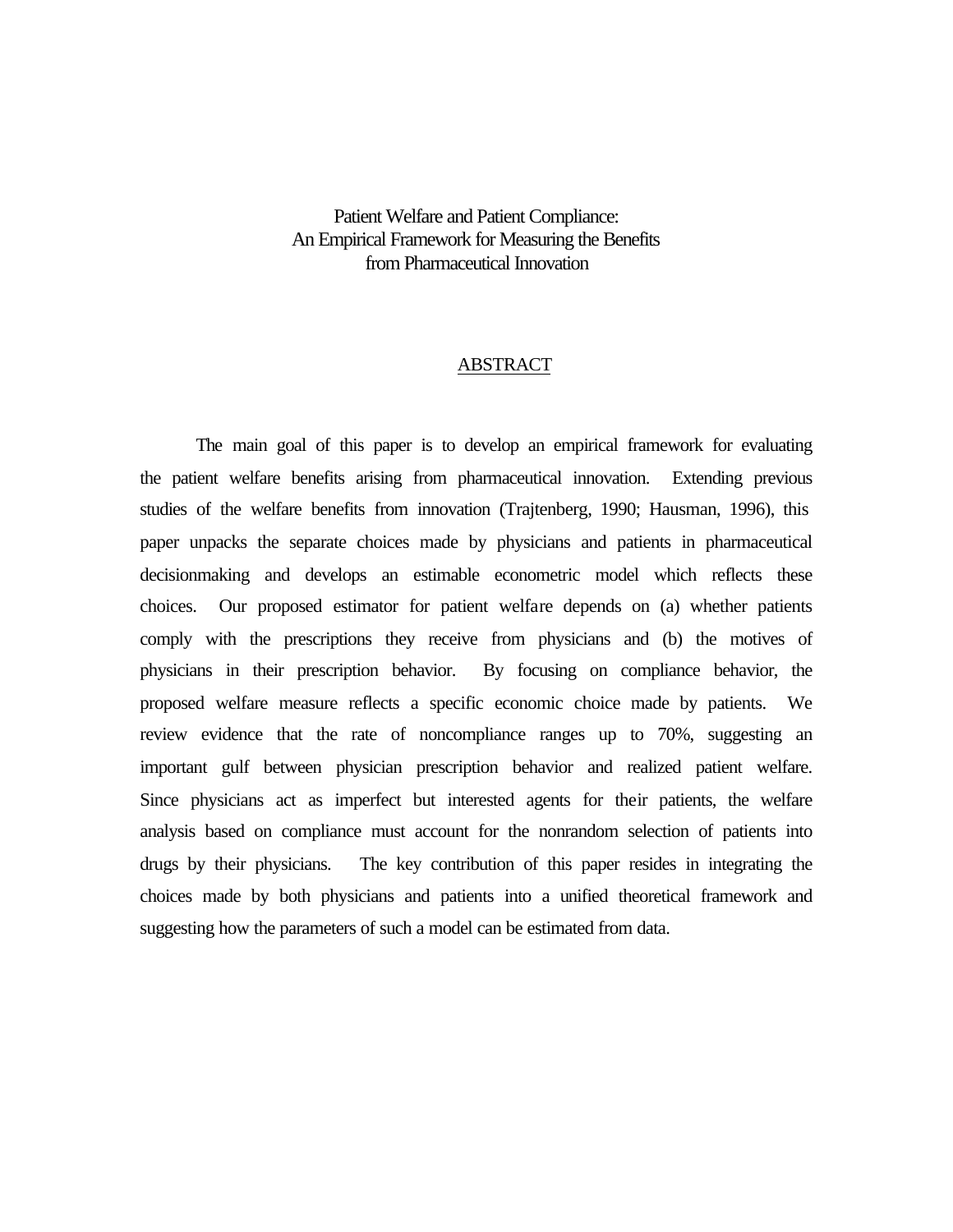### **I. Introduction**

The pharmaceutical industry's innovative output consists primarily of a small number of new drugs, each of which is required to receive FDA approval. While substantial social value is often attributed to pharmaceutical innovation, there have been only a small number of actual evaluations of the welfare gains stemming from the introduction and diffusion of new drugs (Lichtenberg, 1996). In the absence of a measurement framework to assess the patient benefits arising from new product introduction, regulation of the pharmaceutical industry and other institutions of the health care system turns on an incomplete vision of the relevant costs and benefits of different public policy choices.

The main goal of this paper is to develop an empirical framework for evaluating the patient welfare benefits arising from pharmaceutical innovation. Extending previous studies of the welfare benefits from innovation (Trajtenberg, 1990; Hausman, 1996), this paper unpacks the separate choices made by physicians and patients in pharmaceutical decisionmaking and develops an estimable econometric model which reflects these choices. Our proposed estimator for patient welfare depends on (a) whether patients comply with the prescriptions they receive from physicians and (b) the motives of physicians in their prescription behavior. By focusing on compliance behavior, the proposed welfare measure reflects a specific economic choice made by patients. Moreover, since physicians act as imperfect agents for their patients, physician prescription behavior reflects both the consequences of agency as well as an evaluation of which drug yields the highest benefits for a given patient. The key contribution of this paper resides in integrating the choices made by both patients and physicians into a unified theoretical framework and suggesting how the parameters of such a model can be estimated from data.

 Relying on recent advances in the study of differentiated product markets (Berry, 1994; Trajtenberg, 1990), we develop a discrete choice model that lends itself naturally to the evaluation of welfare gains from pharmaceutical innovation. The model highlights two important aspects of pharmaceutical markets. First, pharmaceutical therapies are discrete in nature; for most diseases, one drug regimen is given to each patient to the exclusion of substitutes. Second, patients are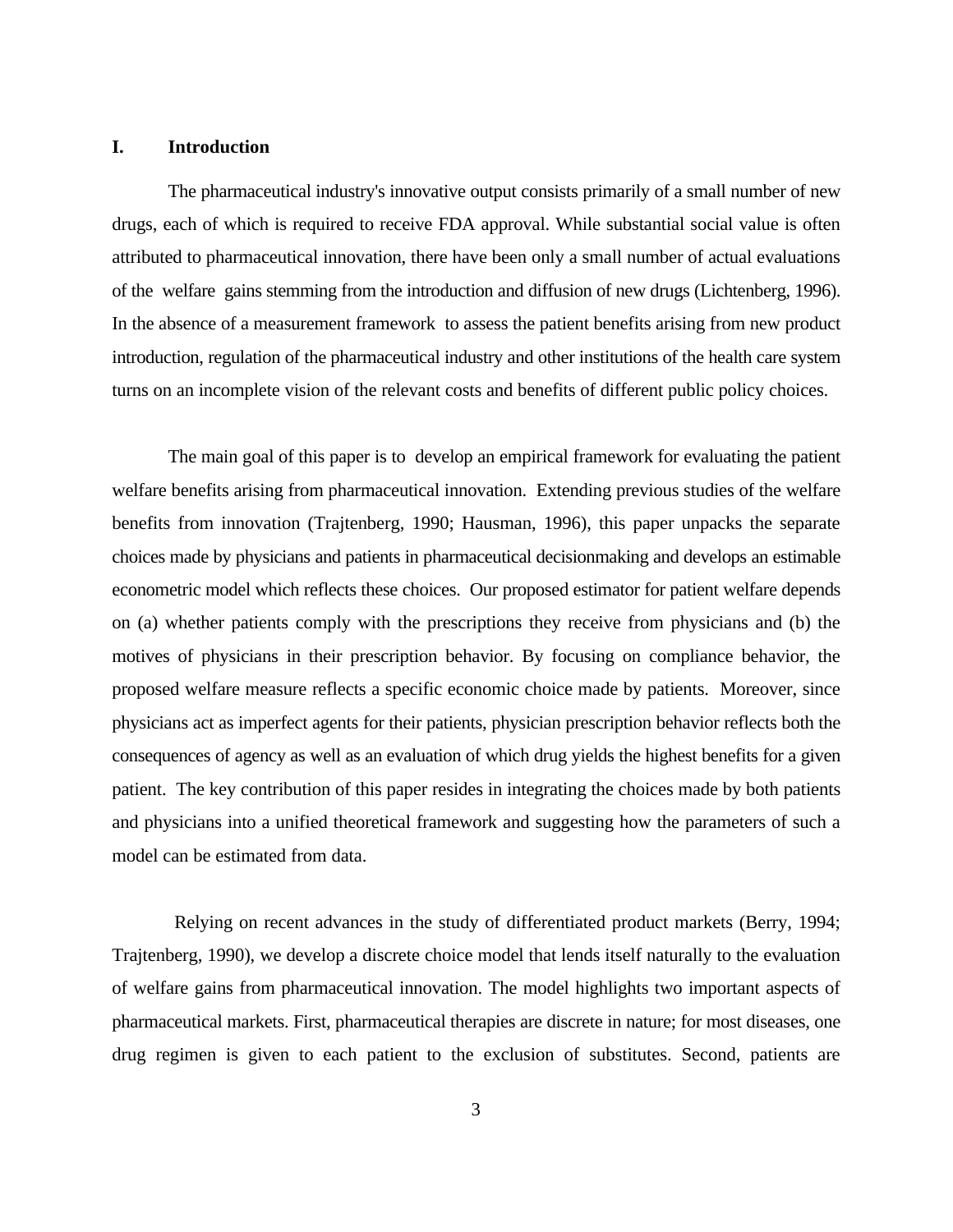heterogeneous in ways which may be either observed or unobserved by the investigator. Examples include the severity of their illness, their price-sensitivity, or their sensitivity to the side effects associated with specific drugs. As a first step, we propose a "baseline" model of pharmaceutical choice which abstracts away from the institutional details of pharmaceutical decision making. In this model, fully informed patients are assumed to hold authority over their pharmaceutical choices and bear full financial responsibility for their decisions. Extending past characterizations, we present a computationally straightforward method to calculate patient welfare under this baseline model.

We then turn to the heart of the paper – the development of an estimable model of pharmaceutical choice which accounts for the most salient institutions of pharmaceutical decisionmaking. The key problem lies in the fact that the prescription decision is vested with the physician rather than with the patient. While physicians are more informed than their patients about the relative benefits of different therapies and have some incentives to attain an "optimal matching" between patient and drug, a wedge may yet exist between the interests and preferences of the patient and the actual behavior of the physician. Specifically, physicians may be less sensitive than patients to the effective prices of drugs and may underinvest in gathering the types of information about patients and/or drugs which yield the best fit (Stern and Trajtenberg, 1998).<sup>1</sup> As a result, the exclusive use of physician prescription patterns to infer patient welfare is at best problematic. Such a calculation would of course capture patient welfare to the degree that physicians act as a "filter" for patient preferences, but prescription-level analysis cannot reflect the economic choices made by patients directly.

In order to address the problems stemming from the wedge between physician and patient preferences in the context of drug choice, we redirect our analysis towards the choices that patients do make – whether or not to *comply* with prescriptions. After receiving a prescription from a physician for a specific drug, patients choose whether or not to fill the prescription (purchase

-

 $1$  This phenomenon may have significantly changed in recent years: the rise of managed care may have increased the incentives of physicians to respond to the true prices (e.g., through a capitation system) while managed care may have reduced the effective price-sensitivity of many patients (by offering more generous pharmaceutical insurance than many fee-for-service plans).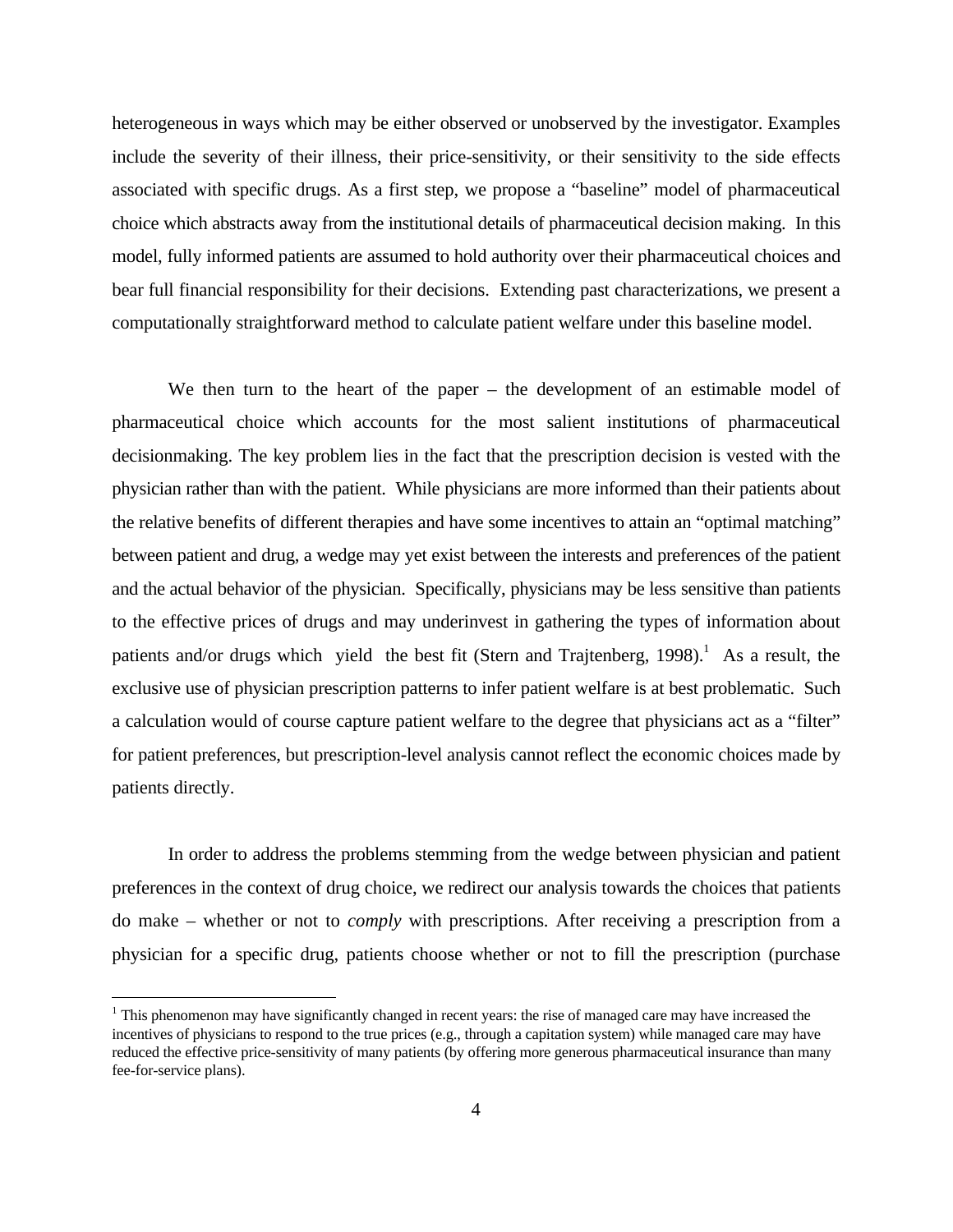compliance), whether or not to maintain the regimen once purchased (use compliance), and whether or not to maintain the prescription over the life of refills and follow-up (sustained compliance). Accordingly, variation in compliance rates across drugs reflects different valuations of the incremental utility afforded by drugs as compared to a common baseline, namely no pharmaceutical therapy (the "outside good"). Of course, welfare analysis based on compliance must account for the fact that, since physicians act as informed and interested agents for their patients, patients who choose whether to comply with a prescription for a given drug have been selected into that choice by their physician.

Clearly, if nearly all patients comply (or if there is little variation in compliance across drugs), the fact that patients face choices still would leave little room for the actual measurement of patient welfare. We therefore present a review of evidence from the clinical medical literature suggesting that compliance both within and across drug therapies is an important empirical phenomena, providing a basis for empirical work in this area.. While medical researchers focus on different issues and frame them in different terms than economists might (for example, most assume that noncompliance is "irrational" on the part of the patient), the evidence is compelling. First, noncompliance rates are astonishingly high, reaching up to 70%. Second, there is substantial variation in the compliance rate, depending on the type of drug and disease being treated.

With this evidence as motivation, we introduce our alternative model and corresponding welfare function. Two important issues are addressed: first, patients vary in the degree and nature of their insurance and in their unobserved costs of complying with their physician's approved therapy. Second, since compliance is *conditional* on the prescription behavior of physicians, we account for the selectivity of patients into drugs, induced by physicians responding to patient characteristics which are not observed by the econometrician. To address this selection problem, we specify a general model of physician behavior and identify the distribution of idiosyncratic utility *conditional on prescription*. This conditional distribution is a simple function of the parameters of the physician behavior model and can be calculated analytically for special classes of distributions. Thus, our model provides a way of controlling for the fact that physicians match patients to drugs, for any set of assumptions about how that matching process unfolds. With such a control in place, we are able to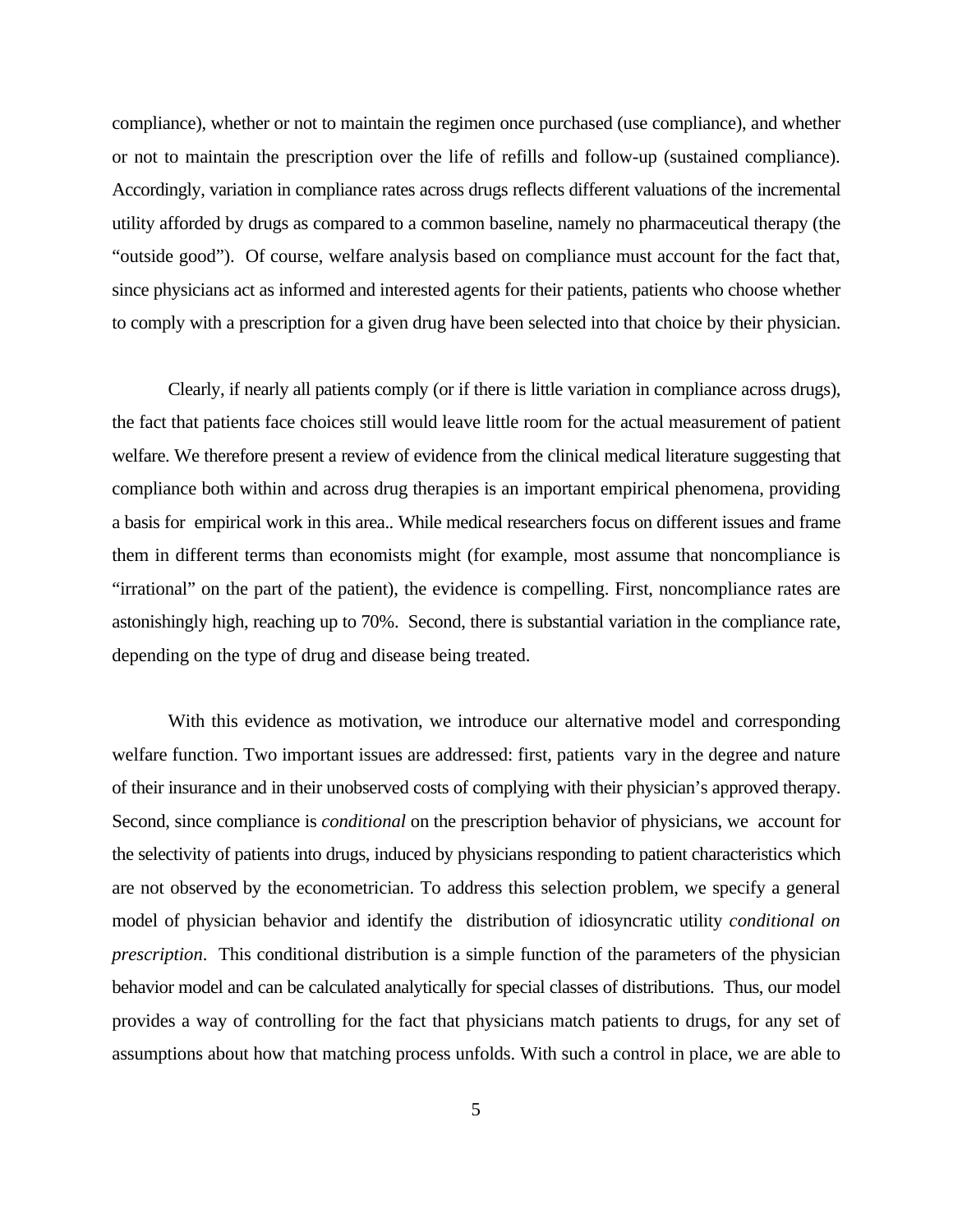propose a consistent estimator for patient welfare for any set of pharmaceutical products available in the market. This estimator is a function of the vector of compliance rates for individual drugs in a therapeutic category, as well as of the characteristics of those drugs and of the underlying patient population. Our estimator can be used to perform counterfactuals such as the welfare loss associated with a year of delay in regulatory approval, or the incremental returns from "one-a-day" pills which increase compliance versus a completely new form of treatment for a particular pathology.

Our analysis suggests that there are high returns to understanding how *patients* respond to choices in the health care system, even if most of the system involves the delegation of authority to their *agents* (primarily physicians). Currently, there are few systematic data gathering efforts by the government (or by private data gathering sources) aimed at collecting this type of information, limiting both our understanding of the benefits from pharmaceutical innovation as well as the welfare impact of physician authority.

#### **II. A "Baseline" Model of Pharmaceutical Choice and Welfare**

<u>.</u>

We begin by restating the commonly held assumption that consumer welfare can be measured by the "revealed preferences" of consumers through their observed choices. In the market for a single, homogenous good, only those consumers who value the good above its price purchase the good.<sup>2</sup> Under these conditions, the consumer welfare (surplus) in this market is measured by the area between the demand curve and price; further, the incremental welfare from product innovation requires a comparison of the difference in the area under the demand curve before and after the innovation has been introduced into the market. In this sense, the welfare benefits from technological change result from the diffusion of new technologies rather than their mere invention (Griliches, 1958).

While many studies have attempted to gauge the producer returns to innovation, both in the pharmaceutical industry as well as elsewhere (Hall, 1995), the difficulties associated with estimating

 $2$  Or, alternatively, each consumer purchases the good until her marginal utility equals the price of the good, making her indifferent between an additional unit of the good and its expense (the price).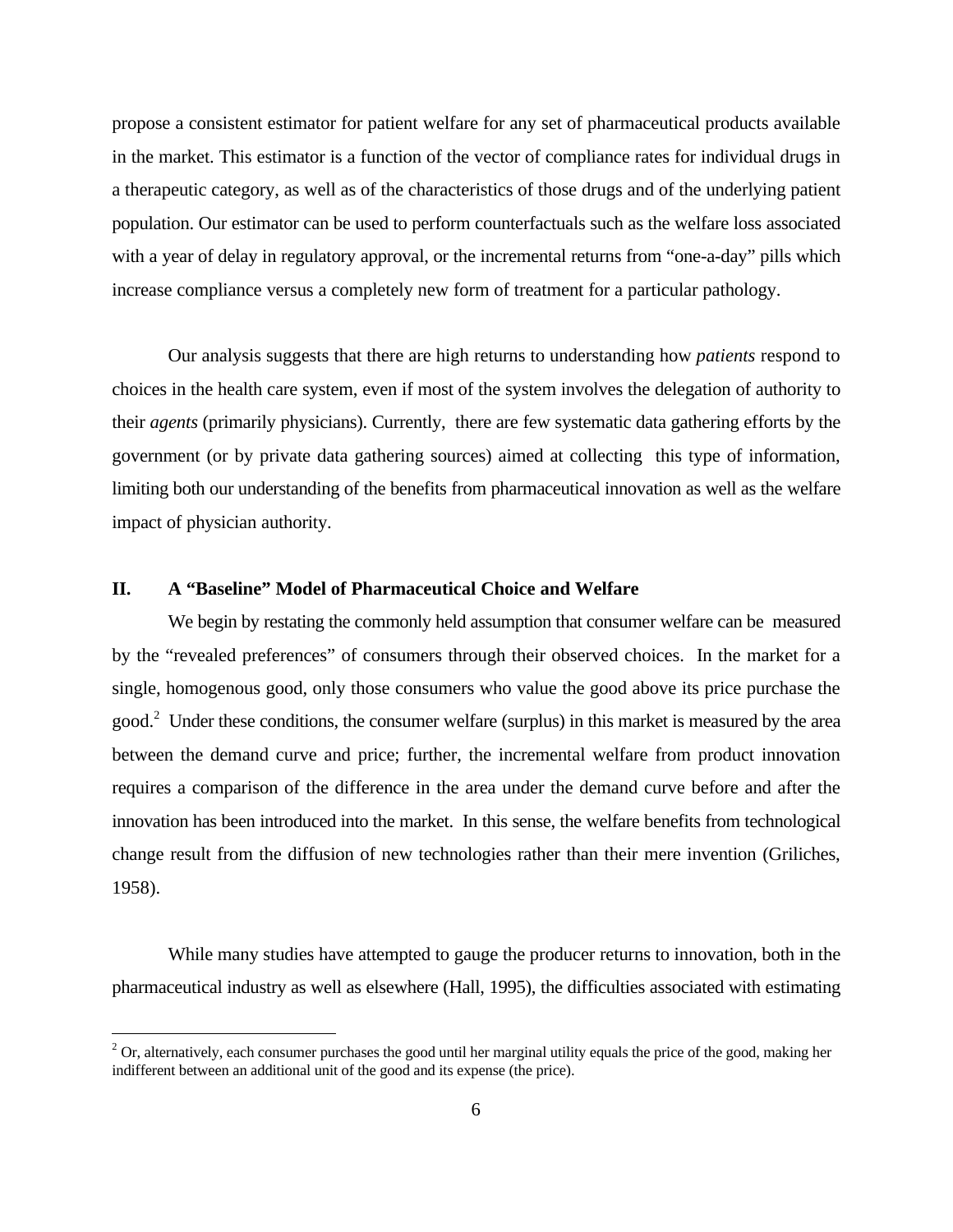demand have limited the calculation of the consumer welfare implications of innovation. These difficulties arise in part because product innovation occurs mostly in product differentiated markets, and hence new goods do not simply augment the prevalent market demand curve but provide an imperfect substitute for older goods. When consumers substitute the new (innovative) good for the old, the consumer welfare benefits from the innovation are composed of two parts: the first consisting of the incremental value placed on the new product by those who substituted (a direct effect); the second capturing the impact of the introduction of the new product on the prices and utility earned by consumers of the old product (which will yield a set of indirect effects). Thus, the calculation of consumer welfare arising from the introduction of a new differentiated product requires an estimate of the degree to which the new product replaces older goods, an estimate of the incremental value gained by those who switch, and finally, an evaluation of the competitive impact of innovation on the market prices of existing products.

Consider the introduction of Zantac by Glaxo in 1982. Zantac provided a differentiated substitute for Tagamet, which had been introduced about five years earlier. While Zantac was believed to be superior to Tagamet along some therapeutic dimensions, Tagamet remained the preferred product for a portion of the market (though Zantac eventually achieved a majority market share). In order to calculate the incremental welfare arising from the introduction of Zantac, we need to estimate a demand system which allows us to calculate consumer surplus both when Zantac was in and out of the market. With such a demand system, it is possible to calculate the impact of Zantac as it diffused into the market. After all, the bulk of consumer benefits from Zantac did not arise upon Zantac's introduction (at which time it achieved only a small market share), but only as patients substituted over time out of Tagamet (or no therapy) into the newer drug.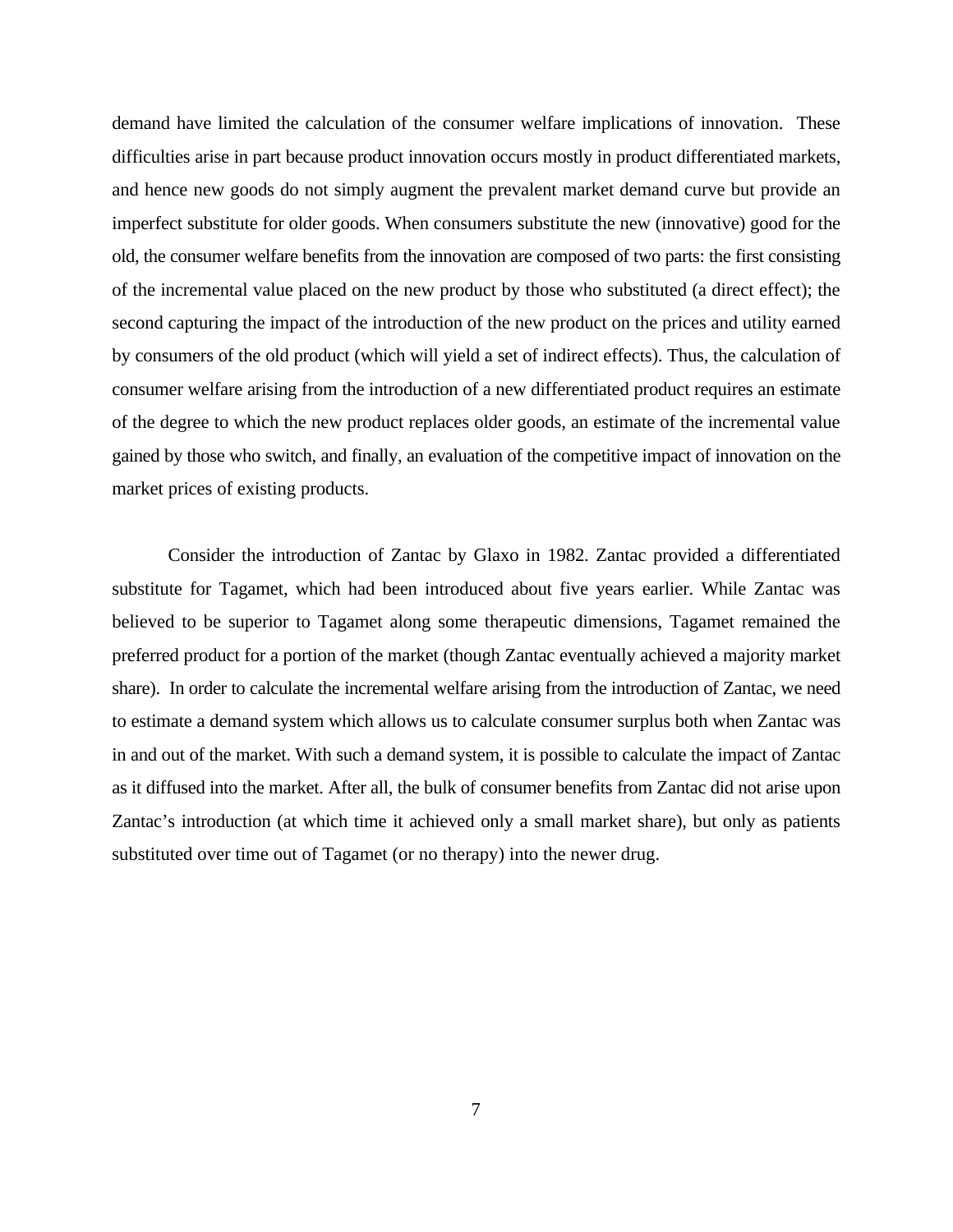While estimating the welfare impacts associated with these market dynamics is challenging, several methods which have been developed in recent years allow for accurate measurement (Bresnahan, 1986; Trajtenberg, 1990; Hausman, 1996), most notably the discrete choice framework which forms the basis of our current approach. The basic notion in these models is that competing products in a given market can be thought of as consisting of different vectors of characteristics (or performance dimensions), selling for different prices. Consumers derive utility from these characteristics (disutility for price), and choose their preferred product by comparing the various options available in the market in terms of the overall utility that different products provide. The econometric estimation of demand models of this sort yields the parameter estimates needed to compute the welfare gains from innovation: the marginal utility of the attributes of the products, the degree of substitutability between new and old products, and other parameters pertinent to the diffusion process of new products. We can exploit our estimate of the value that consumers place on attributes to compute the incremental surplus associated with the introduction of new products incorporating superior characteristics.

Trajtenberg (1989, 1990) applies this framework to the case of Computed Tomography (CT) Scanners, one of the most remarkable medical innovations of the last few decades. Even though CT Scanners are complex systems from a technological viewpoint, there are just a few attributes that characterize their performance (primarily scan speed and resolution). In the decade following the introduction of the first scanner by EMI in 1973, a tremendous amount of entry and innovation took place in the CT scanner market, leading to dramatic improvements in those attributes (as well as the introduction of new features). For example, scan time dropped from 5 minutes to 1-2 seconds, and spatial resolution improved to less than one millimeter. Each year, buyers of CT Scanners faced much improved choice sets; the question is how valuable those improvements were. Using detailed data on the prices, attributes, and sales of each model in the market each year, Trajtenberg (1989) estimated a discrete choice model of demand for these systems. The estimated demand parameters were used to compute the (substantial) welfare benefits stemming from the innovations introduced year after year. These calculated gains were then used to compute the *social* rates of return to investments in R&D and examine the pattern of those gains over time.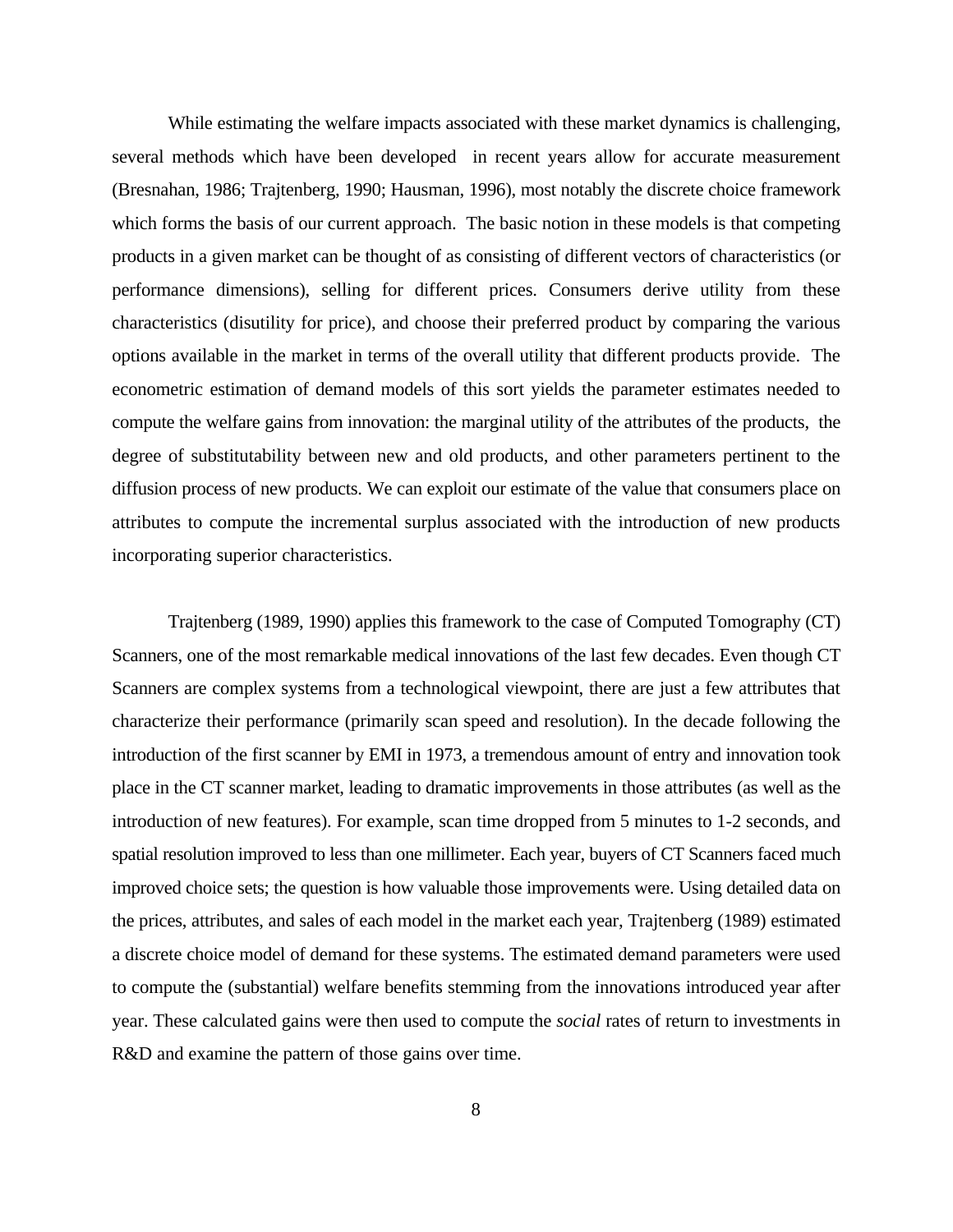In view of the peculiarities of pharmaceutical markets, this methodology needs to be extended and modified in order to apply it successfully to the study of innovation in pharmaceuticals. In particular, while Trajtenberg abstracted away from the institutional details of hospital decisionmaking, our approach tackles these issues head-on. In particular, our preferred framework (developed in Section IV) assesses patient welfare from the analysis of *compliance* behavior, rather than simply relying on observed prescriptions, since compliance is a choice made by patients, while prescription is a choice made by physicians acting as agents for patients. However, in order to fix ideas we first abstract away from the institutional context and agency problems, and introduce a baseline model of pharmaceutical decision making predicated on the assumption of "optimal" prescribing and purchasing behavior by informed patients with authority over their treatment choices.

Our point of departure is a simple discrete choice model, as in Berry (1994). Each patient maximizes the utility derived from pharmaceutical purchasing by choosing among  $J_t+1$  alternatives  $(J_t$  marketed products in year t and the option of no purchase  $(j=0)$ ), as follows,

$$
\begin{array}{rcl}\n\mathit{MAX} \\
j \in \{0, \ldots, J_t\} \quad \mathsf{V}_{ij} & = & \mathsf{X}_j \mathbf{b}_i + \mathbf{a}_i \mathsf{PRICE}_j + \mathbf{x}_j + \mathbf{e}_{ij} = \mathbf{d}_j + \mathbf{m}_{ij}\n\end{array} \tag{1}
$$

where  $V_{ij}$  is the value of drug j to patient i,  $i$  the marginal valuations of the observed characteristics of drug j, i the disutility associated with price,  $\xi$  the utility associated with unobserved (to the econometrican) characteristics, and  $\varepsilon_{i,j}$  an idiosyncratic patient-drug specific effect. Berry (1994) suggests rewriting such a value function in terms of the mean utility accruing to a representative consumer,  $\delta_i$ , and the deviation from that mean valuation for an individual consumer,  $\mu_{ii}$ , where the joint distribution of idiosyncratic utility, F(μ**;**σ), is parameterized according to σ**.**

The choice problem in (1) determines the probability that a patient of a given type chooses the j<sup>th</sup> drug, i.e.,  $Pr(V_{ij} > V_{ik} \ \forall \ j \neq k) = Pr(d_j + m_{ij} > d_k + m_{ik} \ \forall \ j \neq k)$ . Moreover, by considering a population of such patients, it is possible to estimate the demand for each drug (i.e., its market share, s<sub>i</sub>) as a function of its own price and characteristics (conditional on the prices and characteristics of alternatives). Product-level demand depends both on the average utility level,  $\delta_i$ , and the degree of substitutability with other products (i.e., whether  $\mu_i$  is correlated with other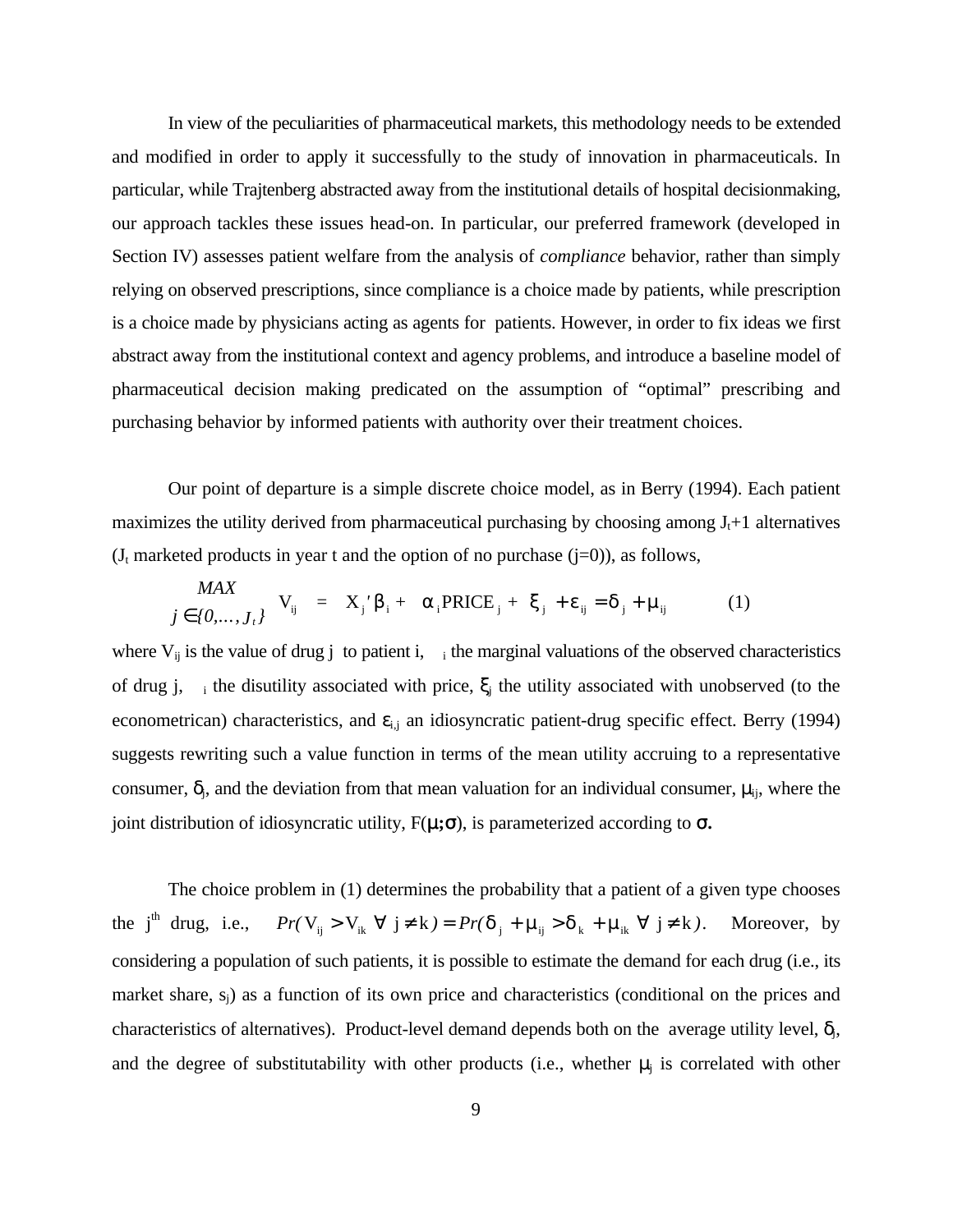elements of  $\mu$ ). The empirical characterization of the demand system therefore requires estimates of the elements of δ and σ**.** As discussed in Berry (1994), estimating the estimation of distributional parameters may require the repeated evaluation of a  $(J_t + 1)$ -dimensional integral, a computationally intensive task in many circumstances. Prior research has overcome this challenge by drawing upon distribution functions from the Generalized Extreme Value (GEV) class, allowing for the analytical computation of the market share function (and, as will be seen below, of the welfare function). Our proposed baseline model of pharmaceutical demand follows this methodology, and hence we develop the calculation of welfare under the assumption that the distribution of idiosyncratic utility follows a GEV distribution. In this context, it is useful to recall that the logit function for market share,

$$
s_j = \frac{e^{d_j}}{\sum_{j \in J} e^{d_j}}
$$
, results from the imposition of an independent Type I Extreme Value distribution, the

simplest distribution function in this class (McFadden, 1978). While our framework is flexible enough to accommodate more general distributional assumptions (including semiparameteric models), our focus on GEV and variants allows us to sharpen the issues associated with welfare calculation in the context of a computationally feasible model.

While the maximization problem in (1) abstracts away from agency and learning problems, it does highlight important elements of pharmaceutical choice. First, the model makes it clear that the benefits from new pharmaceutical products arise from *substitution* out of old therapies (or no therapy) into the new drug; second, the model highlights the centrality of patient heterogeneity. By specifying that the parameters which govern the value placed on each drug be patient-specific, the model accommodates heterogeneity along several dimensions, including differential sensitivity to price and to therapeutic characteristics of the drug (such as side effects, dosing regimens, or bioavailability). This patient-drug interaction captures the idea that pharmaceutical choice involves "matching" each patient with the drug which is most appropriate for their specific condition (Melmon et al, 1993; Stern and Trajtenberg, 1998).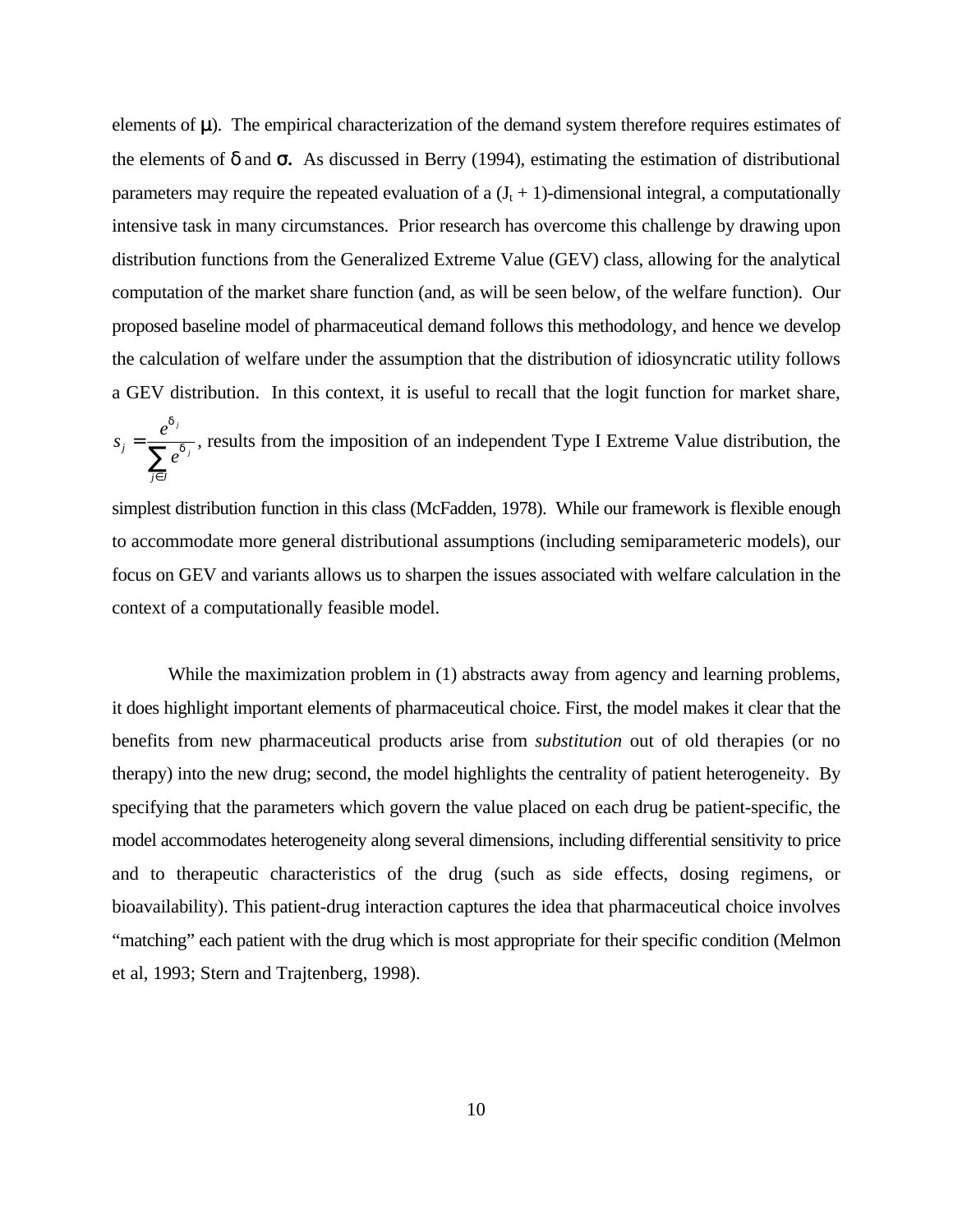As suggested above, the parameters of the baseline model can be estimated from the relationship between observed market shares and the prices and characteristics of different drugs available in the market. With the aid of these parameters, one can then characterize the incremental benefits associated with expansions in the choice set or changes in the characteristics of particular choices (such as changes in prices or dosing regimens). Concretely, as shown in Trajtenberg (1990),  $W_t$  can be computed just as the summation of the consumer surplus associated with each product, conditional on the prices and characteristics of available substitutes:

$$
W_{t} = \sum_{j=0}^{J_{t}} \int_{p_{j}}^{q} s_{j} (q_{j}/q_{k} = p_{k} \forall k < j, q_{k} = \infty \forall k > j) dq_{j}
$$
 (2)

It is useful to note that, even in this general formulation, the incremental welfare from a new good depends upon the level and steepness of the slope of the demand curve for it. To the extent that the new product is a close substitute for old products (and thus faces a flat demand curve), the welfare gains from its introduction will be less dramatic than if existing products are poor substitutes for the new good.

Calculating each element of (2) requires integrating the J-dimensional integral which determines market share,  $s_j = \begin{bmatrix} \end{bmatrix}$  dF( $m_k / m_j$ ,  $\forall k \neq j$ ;  $s$ ) dF( $m_j$ ;  $s_j$ R ј <sup>—</sup> и<sub>ј</sub> + и<sub>ј</sub>  $=$   $\int dF(m_k/m_i, \forall k \neq$ −∞  $\int_{R_1}^{R_1-d_1} \int_{R_2}^{R_3-d_2}$  $(\mathbf{m}_k / \mathbf{m}_i, \forall k \neq j; \mathbf{s}) \mathrm{d}F(\mathbf{m}_i; \mathbf{s}_i)$  $(d_{i} - d_{k} + m_{i})$  $m_k/m_i$ ,  $\forall k \neq j$ ;  $\mathbf{s}$   $\partial dF(m_i; \mathbf{s})$  $d_i - d_k + n$ . However, as mentioned

above, if  $\mu$  is drawn from the Generalized Extreme Value distribution, then this computational complexity is substantially eased, and it is feasible to calculate the market share function analytically (McFadden, 1978; Bresnahan, Stern, and Trajtenberg, 1997). Here we extend this prior result and show that the welfare function is also an analytically defined function of the GEV distribution function and depends only on estimating the *parameters* of the discrete choice model. This can be seen most clearly in the case where price-sensitivity is constant:

*Proposition 1* Under the maximization model in (1) and  $\alpha_i = \alpha$ , if  $G_t$ :  $R^{J+1} \rightarrow R^1$  is a non-negative, homogenous of degree one function satisfying certain restrictions,<sup>3</sup> then  $F(\mathbf{m}_{i,0},...,\mathbf{m}_{i,J_t}) = \exp{-G_t(e^{-\mathbf{m}_{i,0}}},...,e^{-\mathbf{m}_{i,j}t})$  $\binom{m}{i,0},\ldots,m$ <sub>*i,J<sub>r</sub>*</sub> $\binom{m}{i}$  = exp –  $G_i(e^{-m_{i,0}},\ldots,e^{-m_{i,J_i}})$  $(\mathbf{m}_{i,j}) = \exp(-G_i(e^{-m_{i,0}},...,e^{-m_{i,j_i}}))$  is the cumulative distribution function of a multivariate GEV distribution and,

 $\overline{a}$ 

<sup>&</sup>lt;sup>3</sup> The limit of G( $\bullet$ ) as any argument goes to  $\infty$  must be equal to  $\infty$ , mixed partials of G( $\bullet$ ) alternate in sign, and first derivative with respect to each argument is nonnegative (McFadden, 1978).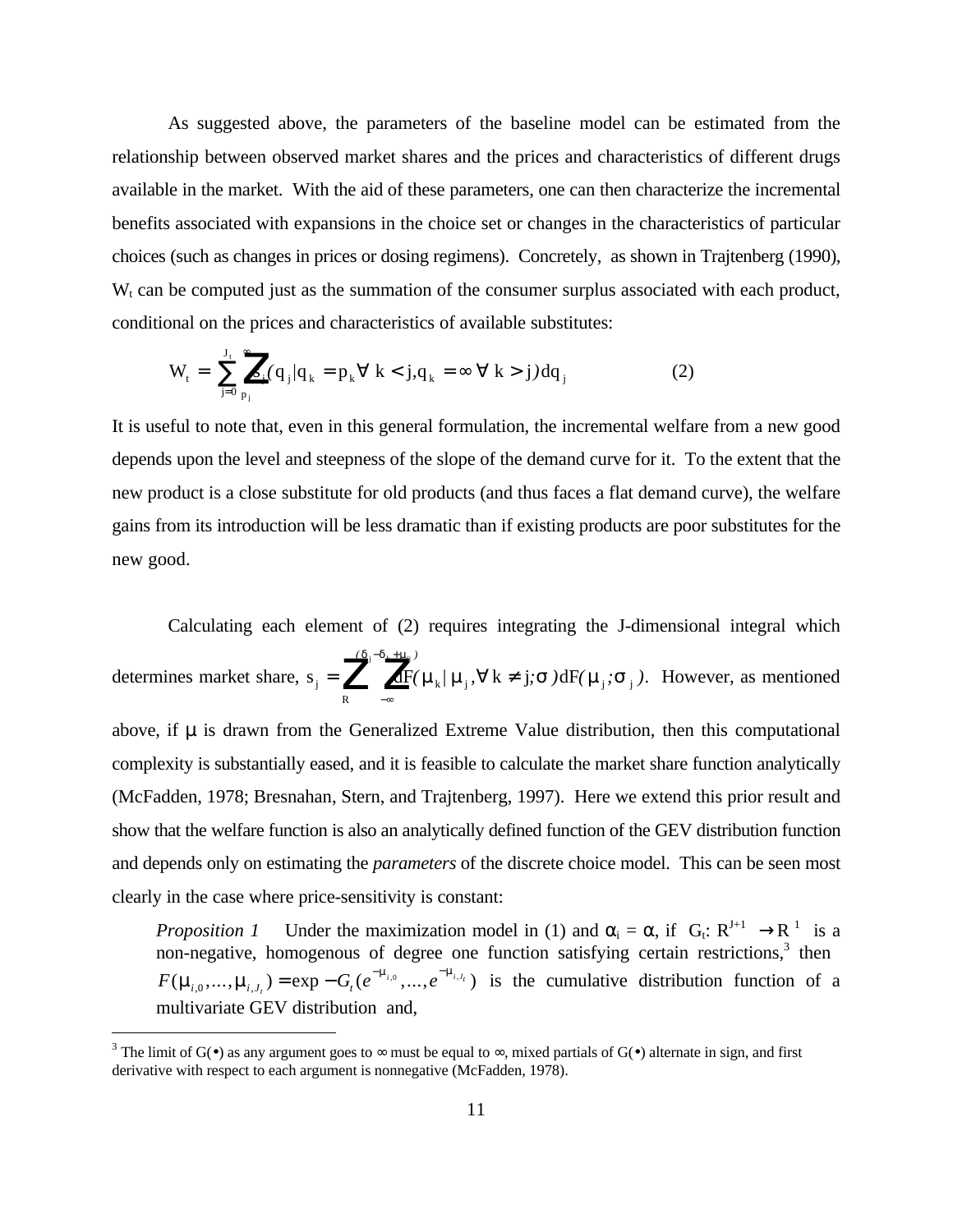$$
W_{t} = \frac{\ln(G_{t}(\boldsymbol{d}_{0},...,\boldsymbol{d}_{J_{t}}))}{-\boldsymbol{a}}
$$
 (3)

is the per-capita expected utility (or average level of consumer welfare) from participating in the market.

*Proof:* By Roy's identity, we know that  $\frac{\partial}{\partial x}$ ∂  $\frac{W}{m}$  =  $$ p s j <sub>j</sub>. From Theorem 1 of McFadden (1978), s G  $j - G$  $=\frac{6u_j}{\sigma}$ ∂ ∂ *( ) ( ) d d d* **.** Assume that W G  $t \neq \frac{m_1 \mathbf{U}_t (\mathbf{u}_0, ..., \mathbf{u}_{J_t})}{c}$ −  $ln(G_{1}(d_{0},...,d_{1})$ *a*  $\frac{0, \ldots, u_{J_t}}{0}$ . Then, ∂ − ∂ ≠ − *(*  $ln(G, (d_0,...,d_n))$ *)* G p s  $_{\rm t}$ l u $_{\rm 0}$ ,...,u $_{\rm J}$ j j  $\boldsymbol{d}_0, \ldots, \boldsymbol{d}_{I_t}$ *a*  $\mathbf{0}$ . But, ∂ − ∂ = ∂ ∂ − F H ի<br>| I K J *(*  $ln(G_{1}(d_{0},...,d_{1}))$ *) ( ) ( )* G p G G  $_{\rm t}$  ( u  $_{\rm 0}$  ,  $\ldots$  , u  $_{\rm J}$ j j  $\boldsymbol{d}_0, \ldots, \boldsymbol{d}_{J_q}$ *a d d d a a* 0 , establishing a contradiction*.*

The functional form for the choice probabilities in a GEV model makes calculating patient welfare particularly straightforward. As additional products are introduced into the market (or the features of existing products are enhanced), the value of  $G_t$  increases, and so does the welfare function  $W_t$ <sup>4</sup> Proposition 1 also suggests a useful way to conceptualize the measurement and meaning of patient welfare: it is the monetary amount a patient would "pay" to be faced with the choice set  $J_t$  prior to observing the realization of idiosyncratic utility ( $\mu_i$ ).

Extending Proposition 1 to accommodate heterogeneity in  $\alpha$  is immediate. When patients differ in their price sensitivity, *total* patient welfare requires the calculation of just a singledimensional integral over the distribution of price sensitivities, as follows:

$$
\mathbf{W}_{\mathrm{t}} = \int \frac{\ln(\mathbf{G}_{\mathrm{t}}(\boldsymbol{d}_{0}(\boldsymbol{a}_{\mathrm{i}}),...,\boldsymbol{d}_{\mathrm{J}_{\mathrm{t}}}(\boldsymbol{a}_{\mathrm{i}}))}{-\boldsymbol{a}_{\mathrm{i}}}\mathrm{d}\mathrm{F}(\boldsymbol{a}_{\mathrm{i}};\boldsymbol{S}_{\mathrm{a}}) \qquad (4)
$$

Under this framework, calculating the incremental welfare benefits from innovation is straightforward, involving just the difference  $W = W_{t+1} - W_t$ , which captures the gains in consumer welfare as the product set changes between the two time periods.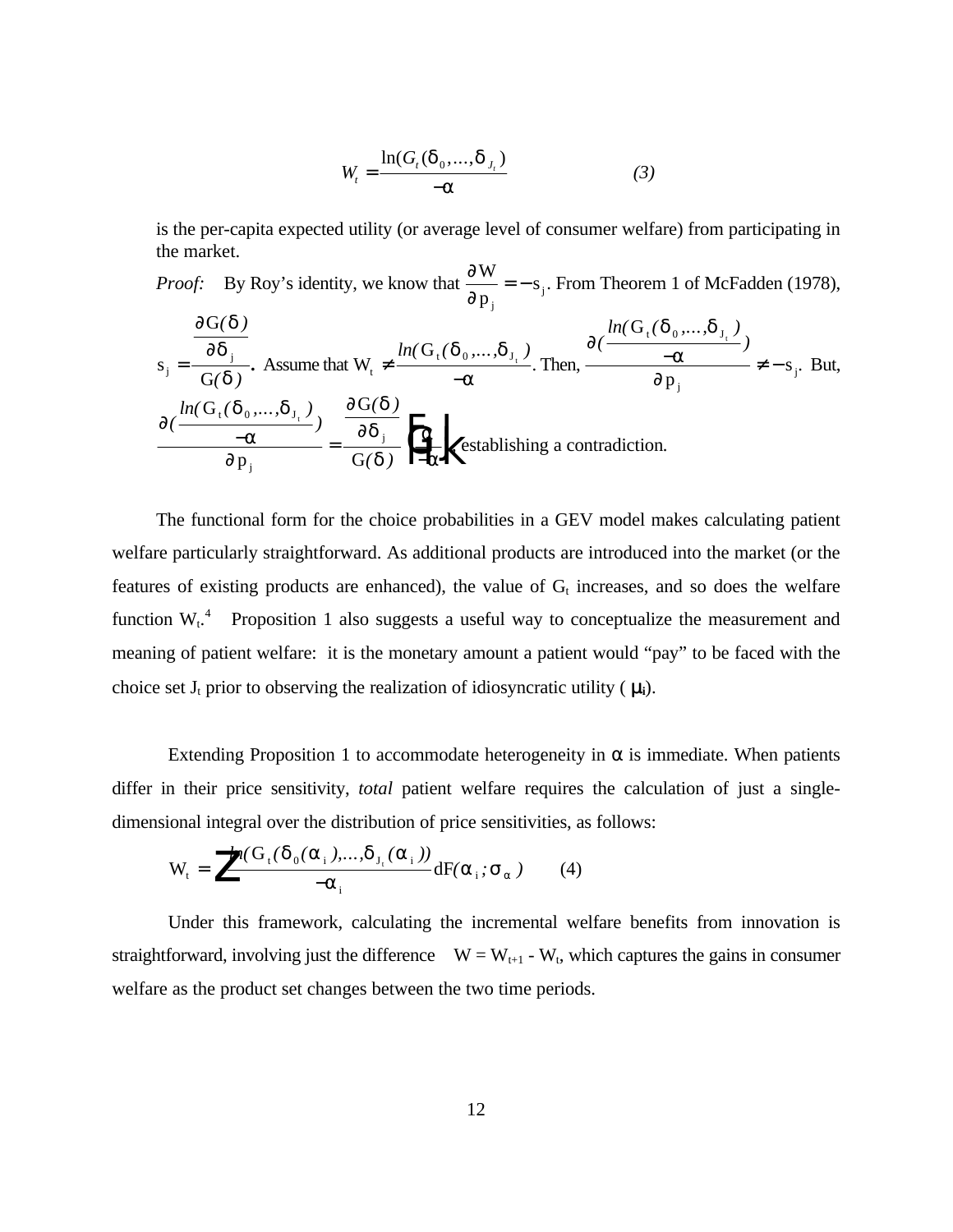#### **III. Economic Implications of Physician Authority and Patient Compliance**

Two related features of pharmaceutical decisionmaking suggest that the baseline model presented above may lead to a biased and potentially misleading assessment of the welfare gains arising from pharmaceutical innovation. First, there are strong reasons to believe that physician authority over the prescription decision may lead to systematic biases in prescribing patterns. Since information asymmetry is at the heart of any "expert" relationship, physicians may hvea the opportunity to take advantage of their informational advantage in their prescription behavior. For example, several recent studies point to the presence of strong *habit* effects, whereby some physicians tend to prescribe in the same way across patients, even though the heterogeneity of patients' conditions may call for matching different drugs to different patients (Hellerstein, 1998; Stern and Trajtenberg, 1998; Coscelli, 1998). To the extent that individual patients find it difficult to monitor such behavior, physicians may earn an information rent through underinvestment in "matching" individual patients to drugs. As developed in related work (Stern and Trajtenberg, 1998), this would manifest itself in a high degree of concentration in the physician's prescribing portfolio and a tendency to prescribe drugs which are most appropriate for an "average" patient.<sup>5</sup>

Second, to the extent that patients choose not to comply with prescribed therapies, a gulf may arise between physician prescribing patterns and realized patient welfare. Although patients may have relatively little control over the medication prescribed, they are free to ignore their physician's recommended regimen. In fact, since compliance rates reflect patients' valuations of particular therapies, we can take advantage of this observed behavior to infer welfare. By approaching welfare in such a way, our analysis builds on a growing literature aimed at acknowledging the information

 $\overline{a}$ 

<sup>&</sup>lt;sup>4</sup> For example, in the simplest case of logit probabilities,  $W_{1} = \frac{\ln(\sum_{j=1}^{n} e_j)}{\ln(\sum_{j=1}^{n} e_j)}$  $t = \frac{1}{\sqrt{2}}$  $\sum_{j=1}^{j} a_j$  $= \frac{\ln(\sum_{j=1}^{\infty} e^{d_j})}{-a}$ *a*  $\frac{1}{1}$ .

 $<sup>5</sup>$  On the other hand, the impact of agency in pharmaceutical decisionmaking should not be overstated. In contrast to</sup> other areas of health care which are subject to physician inducement (Gruber and Owings (1996)), physicians receive no direct pecuniary benefit from prescribing one drug over another. Of course, to the extent that the patients can choose their physician, there exists a practice-building incentive to provide high-quality care; however, this practice-building has the effect of ameliorating the agency problem rather than exacerbating it. The presence of induced demand considerations may impact the *overall* level of pharmaceutical demand, as physicians may order expensive (and revenue-producing) procedures and substitute away from pharmaceutical therapy. In other words, while direct pecuniary-based incentive issues may shape the overall substitution between drugs and other therapies, agency within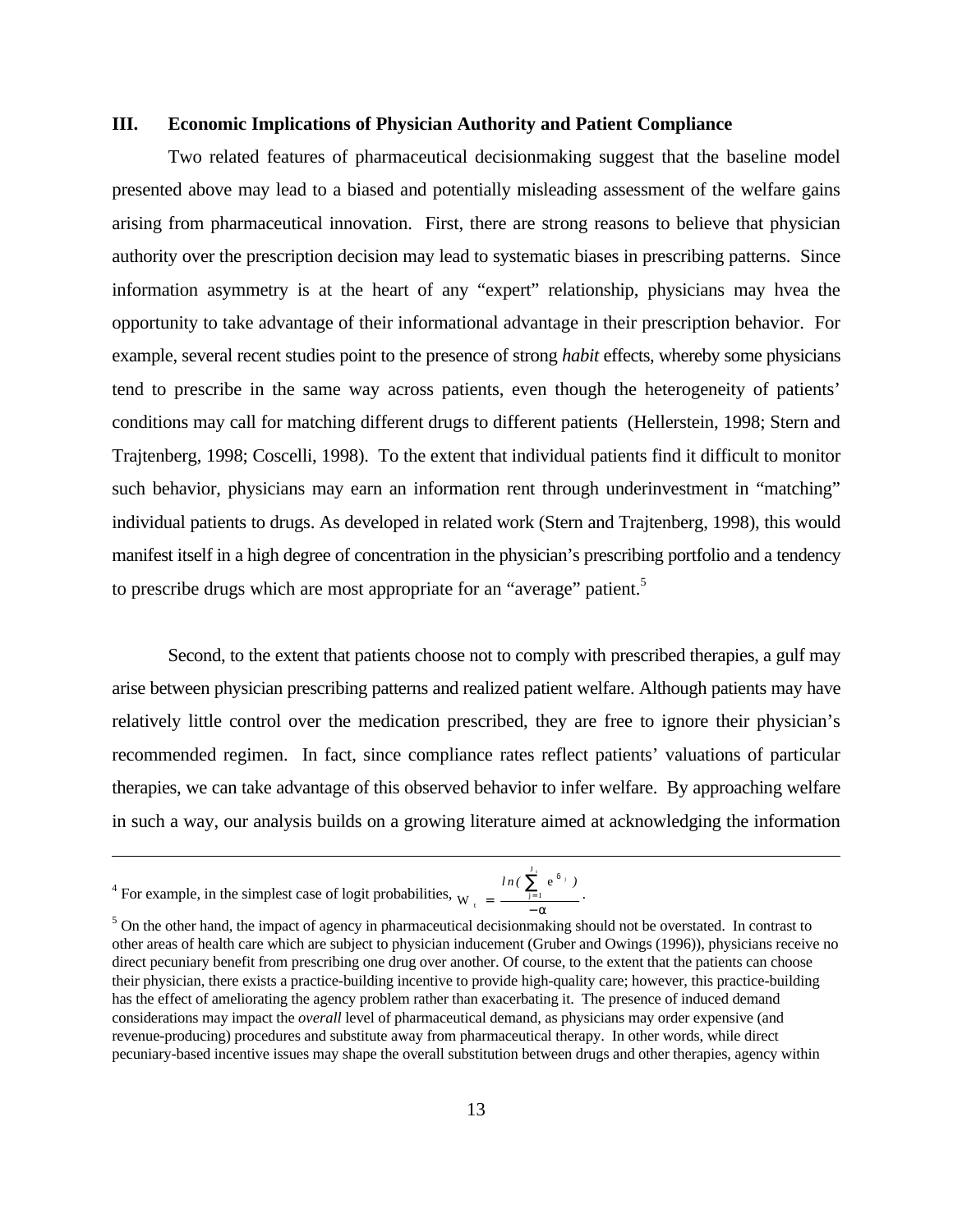value inherent in patient decision-making and the effect of patient choice over health care outcomes (Philipson and Posner, 1993; Meltzer, 1999). In particular, our methodology complements the work of Philipson and Hedges (1998) which argues that the statistical evaluation of clinical trials must account for the active role that subjects play in evaluating treatments. Specifically, a patient's decision to withdraw from an experiment reflects their evaluation of the effectiveness of the therapy (which the patient knows may be simply a placebo). Those patients who receive the greatest disutility from being placed on the placebo may opt out of the clinical trial, leading to a downward bias in the measured effectiveness of the drug as calculated by a difference between the (ex-post) treated and control groups. Our model extends these prior analyses by focusing on the implication of compliance for the doctor-patient relationship itself, using the observed compliance share to quantify the wedge between physician and patient valuations.<sup>6</sup>

The degree of observed patient noncompliance is truly surprising. Several studies put overall patient noncompliance at around 50% (Sacket, 1979), indicating a sizeable difference between the benefits perceived by physician and patient. The problem of patient noncompliance has garnered sustained interest in the medical literature for the past 25 years. Two studies have estimated the cost of noncompliance as a result of hospital re-admissions and lost productivity at \$100 billion annually (National Pharmaceutical Council, 1992; Task Force for Non-Compliance, 1994). Patient noncompliance extends to a variety of chronic conditions, cuts across demographic categories, and covers a wide range of gravity of cases (Dunbar-Jacob et al, 1995). From a clinical perspective, noncompliance involves a variety of costs above and beyond the simple reduced effectiveness of the medication, including reduced ability by physicians to assess drug regimen effectiveness, increased drug resistance, and a higher probability of the onset of a more severe condition. In addition, overestimation of compliance on the part of physicians (given that noncompliance is hard to detect) may lead to inadvertent increases in dosage, decreased incentives to consider alternative therapies,

<u>.</u>

prescription behavior should arise from sources other than induced demand.<br><sup>6</sup> There are a host of additional issues that arise in the context of compliance, and constitute interesting lines of investigation: how does the principal's (patient's) reluctance to truthfully reveal their pharmaceutical consumption impact the prescribing behavior of the agent (the physician)? Does optimism regarding compliance on the part of physician lead to inefficiently high levels of medication? Can this problem be mitigated through the development of compliance enhancing one-a-day medications?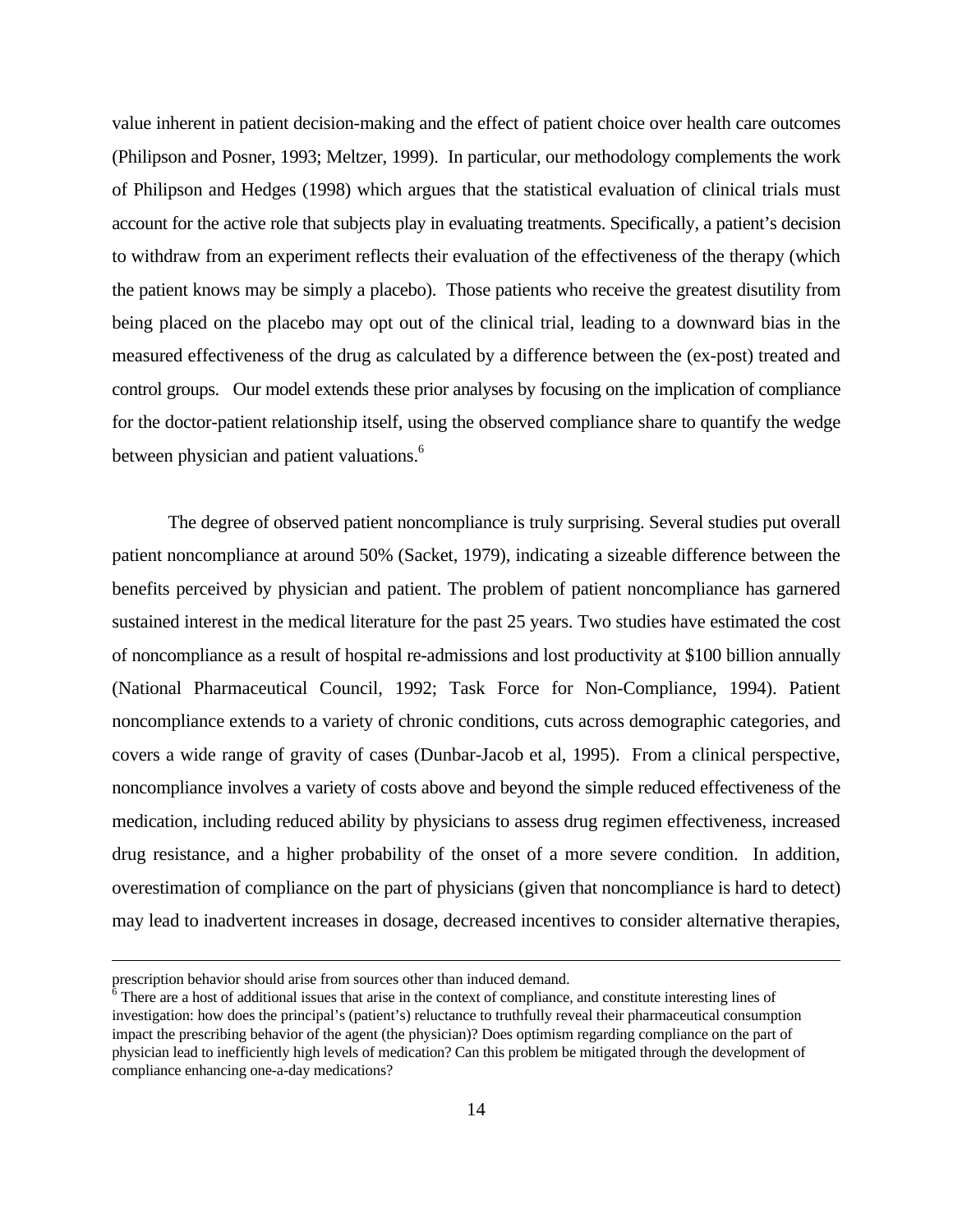and discontinuance of effective therapies which are simply not implemented by the patient.

A primary concern of the clinical medical literature is simply measuring compliance. Patients choose whether to comply with a prescription in two stages: first, whether to purchase the medication (purchase compliance) and then whether to follow the prescribed regimen (use compliance).<sup>7</sup> Measurement of compliance has been attempted using patient interviews, pill counting, urine and blood tests, and, most recently, electronic and chemical monitoring. Studies using more sophisticated methodologies (such as monitoring) tend to find higher levels of noncompliance (McGavack, Britten, and Weinman, 1996). Use noncompliance has been found to vary significantly across therapeutic categories: 36% in hypertension (Dunbar-Jacob et al, 1991), 40% to 60% in arthritis (Belcon, Haynes, & Tugwell; 1984, Hicks, 1985), 15% to 43% among organ transplant recipients (Didlake et al, 1988; Rovelli et al, 1989), and 18% to 70% in the treatment of depression (Engstrom, 1991; Myers and Branthwaite, 1992).

The medical literature has also established a strong link between noncompliance and adverse medical outcomes. Indeed, it is estimated that more than one third of hospital re-admissions for heart failure result from noncompliance with dietary and medication regimens (Ghali et al, 1988; Vinson et al, 1990) while among patients who sustain myocardial infarction, those with poor compliance records were 250% more likely to die within a year of follow up (Horwitz, 1990). Another study suggests that "actual compliance…might reduce stroke risks by about one half and coronary heart disease by about one fifth within a few years" (Collins, 1990). In insulin dependent diabetes, 39% of single and 31% of multiple admissions have been attributed to poor compliance (Fishbein,1985), while in tuberculosis and HIV infections, there is an established link between noncompliance and drug resistance (Bloom & Murray, 1992). At the extreme, Rovelli (1989) estimates that the probability of tissue rejection (or death) can be as much as four times higher as the result of noncompliance by patients.

These studies can be usefully framed within a health care production function framework:

 $\overline{a}$ 

 $<sup>7</sup>$  Although this difference is not always clearly spelled out in the literature, studies have found noncompliance to be</sup> around 20% in purchase and 50% in use (Bearden et al, 1993).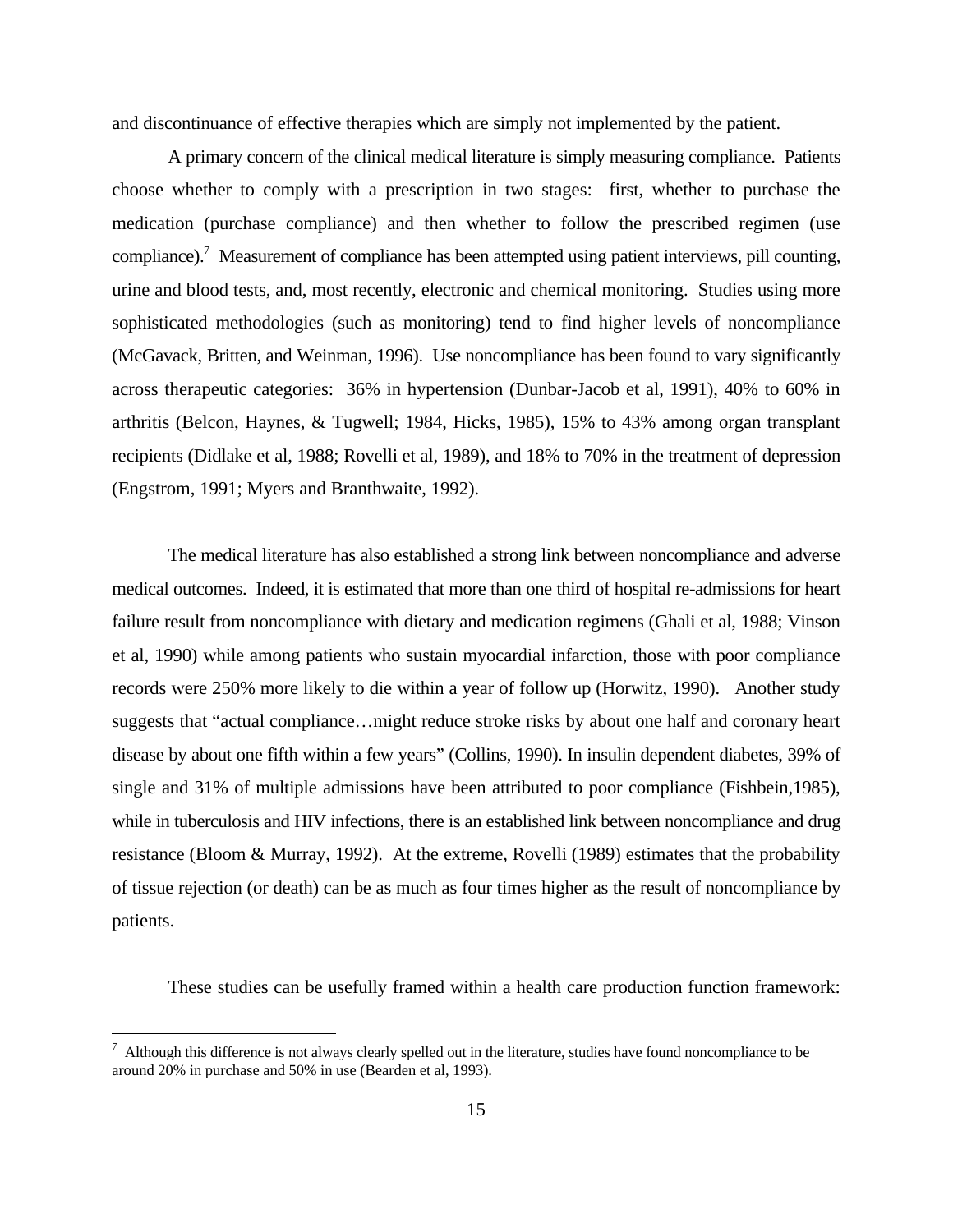how does noncompliance impact the production of health? Not surprisingly, decreasing a key "input" reduces overall output. What is missing from this analysis is a discussion of patient welfare. Are the long-term health benefits of compliance outweighed by more immediate concerns? In other words, do patients substitute decreased long term health prospects for an immediate reduction in negative side effects or other inconveniences associated with drug therapies? Is noncompliance a problem of information or a response to the true psychic and other costs associated with maintaining a drug regimen? Addressing these questions requires understanding how patient and drug characteristics impact the compliance decision.

Indeed, a growing literature focuses on identifying the patient and drug characteristics associated with noncompliance. Perhaps surprisingly, simple demographic characteristics (sex, income, etc…) have *not* been consistently linked to compliance (Royal Pharmaceutical Society of Great Britain, 1998). On the other hand, regimen features such as complexity, number of medications, and duration have been associated with the compliance rate (Goodall & Hallford, 1991; Col et al, 1990, Parkin et al, 1976). The patient's evaluation of effectiveness or the severity of side effects are also significant (Conrad, 1985; Basler and Weissbach, 1984). This suggests that patients are responding to perceived costs, both monetary and psychic, when choosing whether or not to comply. The economics of compliance are particularly salient in asymptomatic conditions, where patients are

trading off a reduction in immediate and noticeable side effects for an increased risk of future pathology. In the case of insured patients, there is an additional incentive to discount future costs of health care.

Traditionally, health care researchers (particularly noneconomists) have treated noncompliance as the result of irrational or at best misinformed behavior. However, in response to findings that compliance is responding to such factors as the level of side effects, the health care community is reevaluating the rationale for this type of patient behavior. This new approach stresses the importance of factoring the patient's "beliefs" into the determination of appropriate therapies (Royal Pharmaceutical Society of Great Britain, 1998), emphasizes education for both patients and practitioners, and giving patients greater control over health decisions. While these policy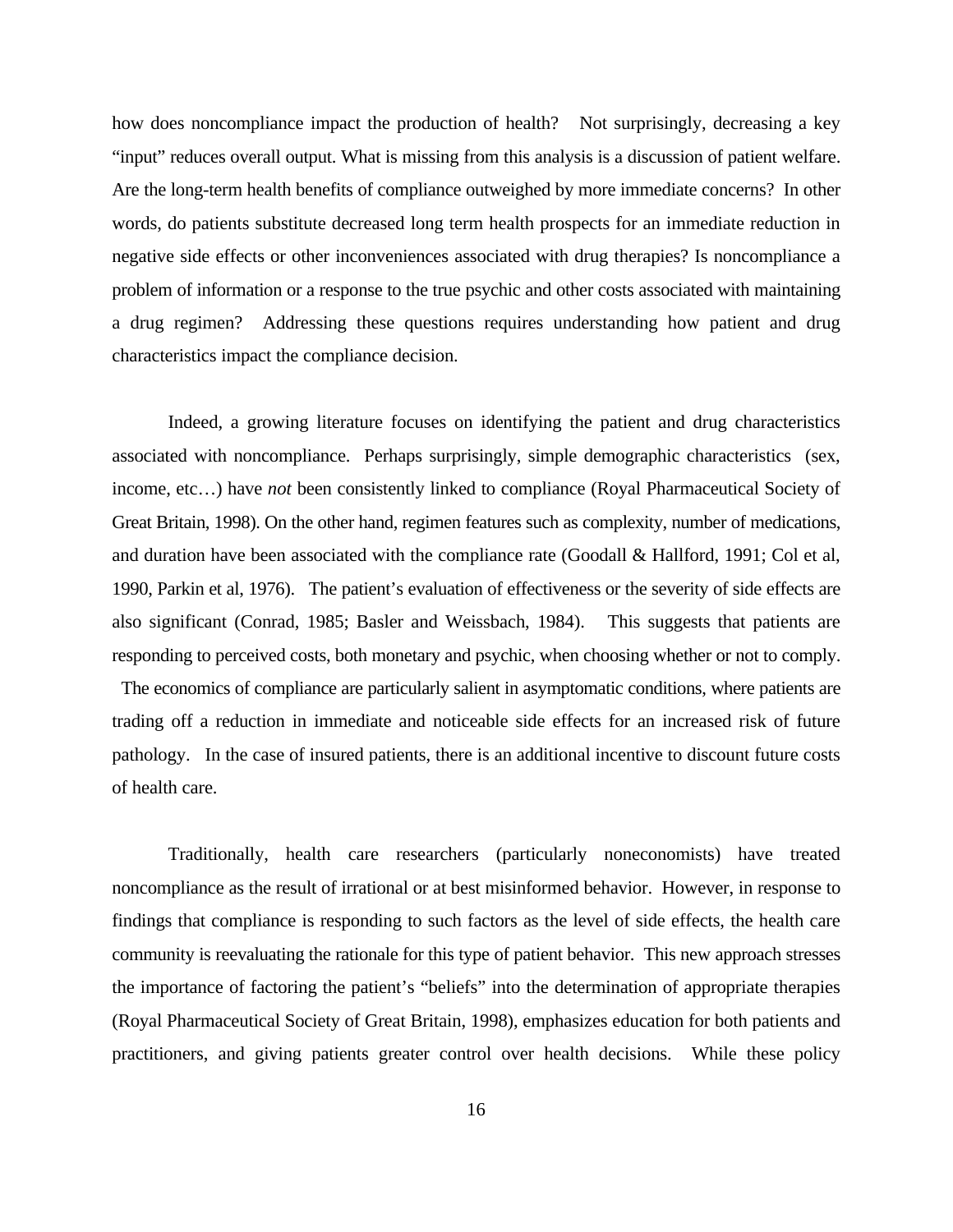recommendations seem eminently sensible, it is quite clear that both economists and health care professionals have yet to develop a clear understanding of the causes and consequences of imperfect compliance.

In sum, the evidence clearly indicates that patient compliance is an important empirical phenomena, with far-reaching economic and productivity measurement consequences. Two specific examples may shed further light on such issues. First, most prior studies of health care productivity and health care "production" have abstracted away from the reformulation of drugs (such as one-adays), assuming that such formulations simply pose an "aggregation" problem. However, to the extent that compliance is increasing in once-a-day formulations, a revealed preference perspective suggests that there may be substantial incremental welfare gains associated with such therapies.<sup>8</sup> Second, failing to account for patient compliance behavior can also lead to biased measures of the welfare gains arising from the introduction of generic brands. In many instances, the choice between the generic and branded versions of drugs resides at least in part with the patient in consultation with the pharmacist (Ellison et al, 1997). No extant study has examined how the availability of a generic formulation impacts the purchase compliance associated with a drug. Such an exercise could provide direct evidence about patient sensitivity to price conditional on prescription. Motivated by these measurement concerns, we now turn to an estimable empirical model of patient welfare, which focuses on the patient compliance decision while fully incorporating physician prescription substitution patterns.

# **IV. An Empirical Framework for Measuring Patient Welfare Based on Patient Compliance**

-

The two principal insights to be drawn from Section III are that physician prescription patterns may not reflect patients' preferences, and that patient compliance represents an economic choice which should allow for identification of the incremental benefits of a given drug over the

 $8$  This underestimation of welfare is similar to the concerns raised by Hausman (1996), who suggests that even relatively small changes in the product set may have large absolute welfare consequences in the presence of consumers who are sufficiently sensitive to the degree of the match.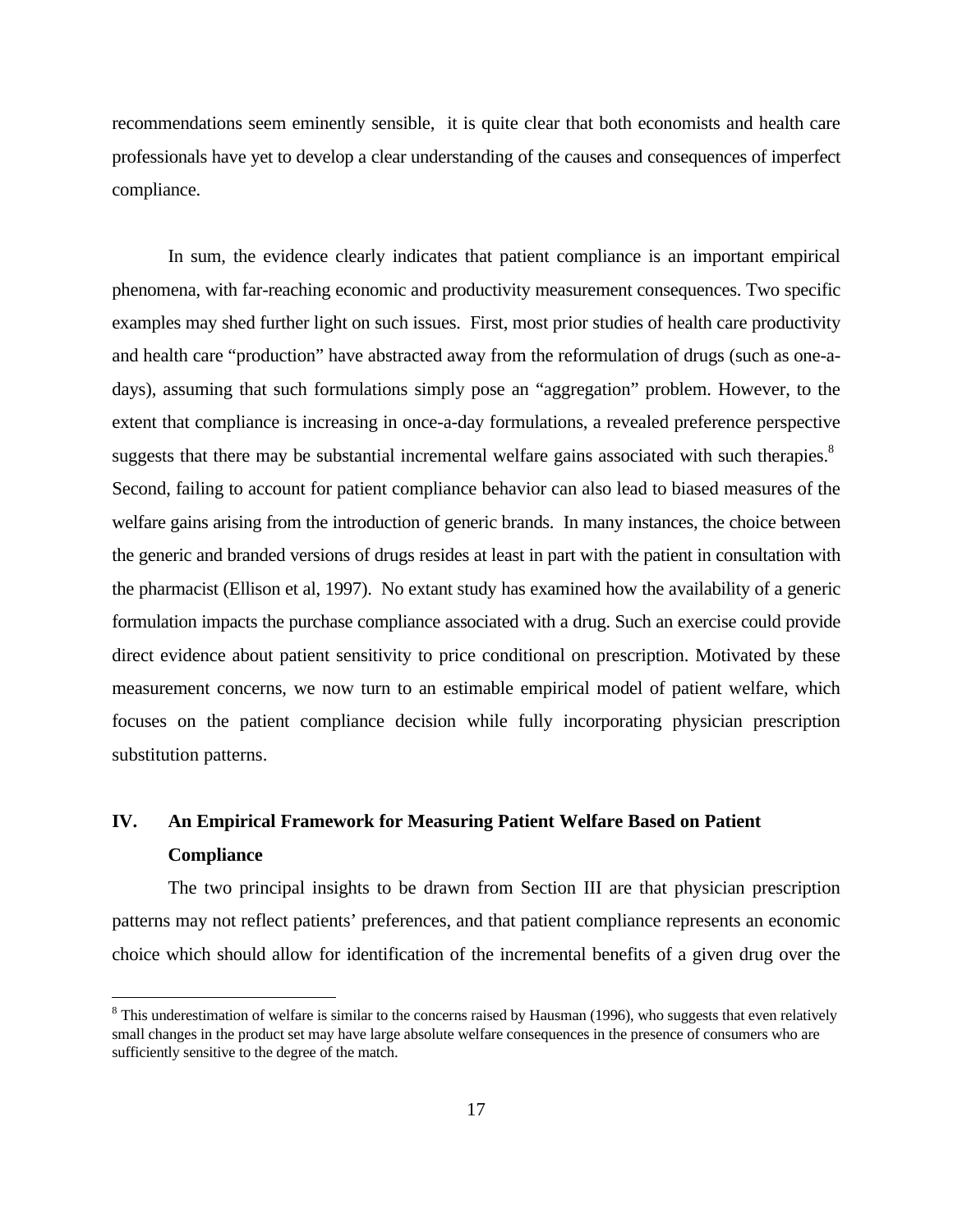alternative of no drug at all. The goal of this section is to incorporate these insights into a estimable model of patient welfare. We start out by expanding the framework of Section II and consider a twostage sequential decision process. In the first stage, the physician chooses one drug regimen among  $J_t$  available regimens. In the second stage, the patient chooses whether or not to comply with the prescription (see Figure A). $\degree$ 

Two key issues arise in such a model. First, the welfare function needs to be modified to reflect the nature of the choices facing patients. Second, to obtain a consistent estimate of the appropriate welfare function, the model must account for the selection by physicians of patients into particular drugs. To the extent that there exists positive dependence between *the physician's evaluation* of idiosyncratic patient-drug utility, and the underlying (true) patient utility, the sample of patients who are prescribed a particular drug will be biased towards patients who have particularly high valuations for that drug. We start by specifying a simple model of physician choice over drugs:

$$
\frac{MAX}{j \in \{0, ..., J_t\}} \quad \mathbf{V}_{ij}^{\text{MD}} = \quad \mathbf{X}_j' \mathbf{b}_{\text{MD}} + \quad \mathbf{a}_{\text{MD}} \text{PRICE}_j + \mathbf{x}_j + \mathbf{e}_{ij}^{\text{MD}} = \mathbf{d}_j + \mathbf{m}_{ij}^{\text{MD}} \tag{5}
$$

*MAX*

 $\overline{a}$ 

As will be seen below, a tractable version of the physician behavior model is key to ensuring estimability of a welfare formula based on patient compliance but controlling for physician selection. Consequently, we repeat our suggestion from Section II and resort to a tractable distribution drawn

from the GEV family, yielding prescription shares for the total population equal to 
$$
s_j = \frac{\partial G(d; \mathbf{s})}{\partial d_j}
$$
.

Conditional on the physician's prescription in (5), each patient chooses whether or not to comply with that choice. If patients respond to exactly the same factors which determine the solution to (5), the compliance rate would of course be equal to one. To the extent that the physician chose a particular drug over the outside good in the first stage, then the patient would also choose that prescribed drug over the outside good in the second stage. In order to have a

<sup>&</sup>lt;sup>9</sup> Of course, one could expand the compliance model to incorporate dynamic elements such as the hazard rate of noncompliance. For example, the clinical literature distinguishes between complete noncompliance and partial noncompliance or "drug holidays."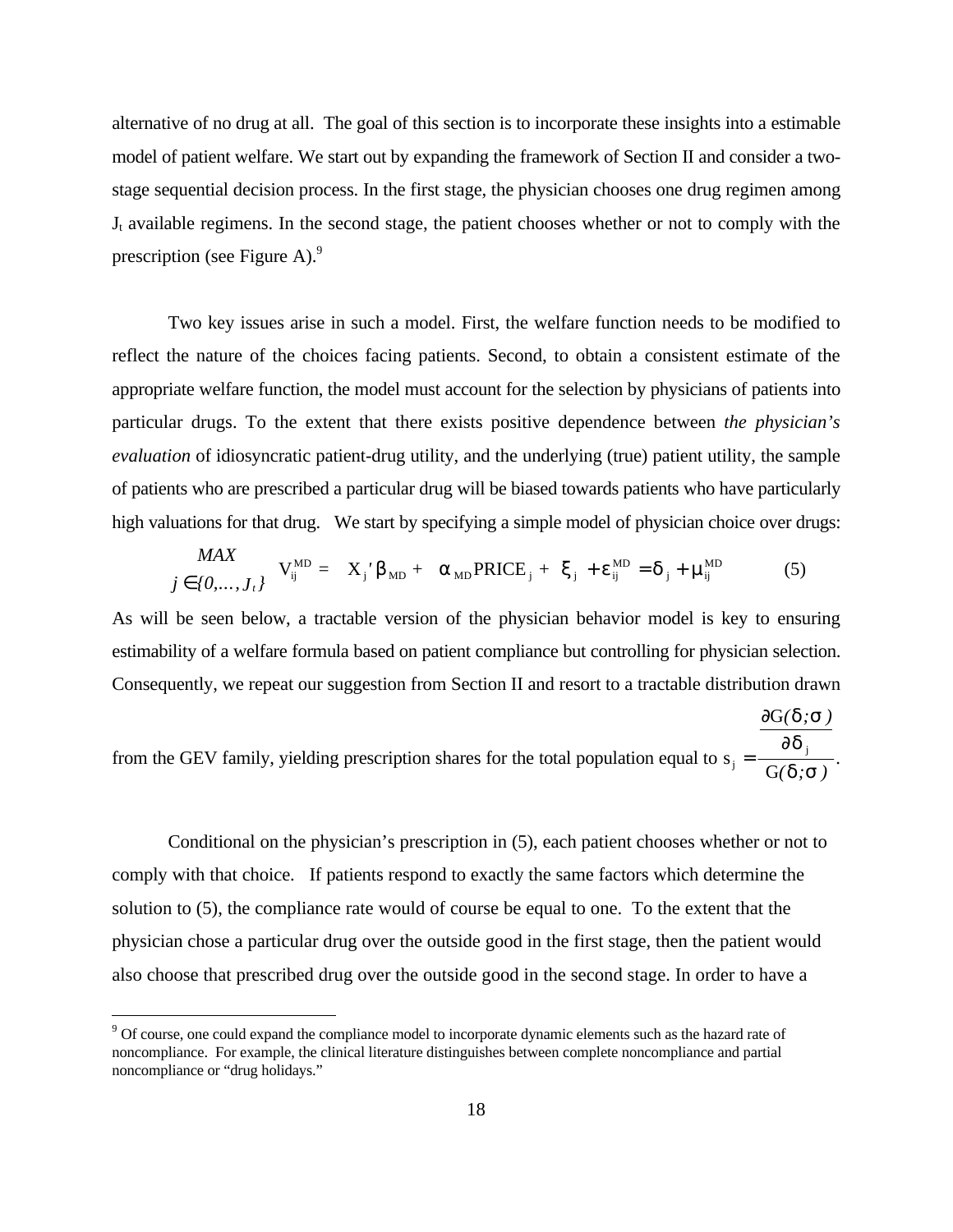meaningful compliance model, then, the patient's decision model must include elements observed by the patient but is not accounted for by the physician:

$$
MAX
$$
  
 $j \in \text{COMP}, 0$   $V_{i, \text{COMP}} = X_j' b + a_i \text{PRICE} + x_j + m_{i,j} + h_{i, \text{COMP}} = I_j + n_{i,j}$   
 $V_{i,0} = 0 + n_{i,0}$  (6)

Patients choose whether or not to comply according to their valuation of observed product characteristics, Xj, their disuility for price, idiosyncratic valuation which was both observed and responded to by the physician (μ), and an additional element of idiosyncratic valuation unobserved by the physician  $(\eta)$ . Note that potentially important components of  $\eta$  are the opportunity and attention costs associated with compliance.

The maximization problem in (6) characterizes the fundamental economic decision faced by individual patients in the context of pharmaceutical treatment. Other features of the health care environment can be incorporated easily into this framework (insurance, demographics, a dynamic specification specifying the hazard rate for noncompliance rather than a single discrete decision, etc.).

 From the perspective of calculating welfare, however, the most subtle element in (6) concerns the overall distribution of random utility, ν, which is a function in part of the draw observed by both the patient and the physician  $(\mu_i)$ . Note that this overall random term, v, cannot be mean zero if physicians "skew" their prescription behavior towards patients with particularly high valuations of this drug. In the particular form of selection suggested by (5) and (6), the distribution of  $\mu_i$  is the distribution of  $\mu_i$  from the physician's multinomial choice equation, conditional on having prescribed j. To see the implications of this selectivity, consider repeated trials of (5), and, for each drug j, select out the  $\mu_j$  of those trials for which  $V_{i,j} > V_{i,k} \ \forall j \neq k$  (i.e., drug j is chosen in that trial). The distribution of  $\mu_i$  in (6) is then simply the distribution of these selected trials: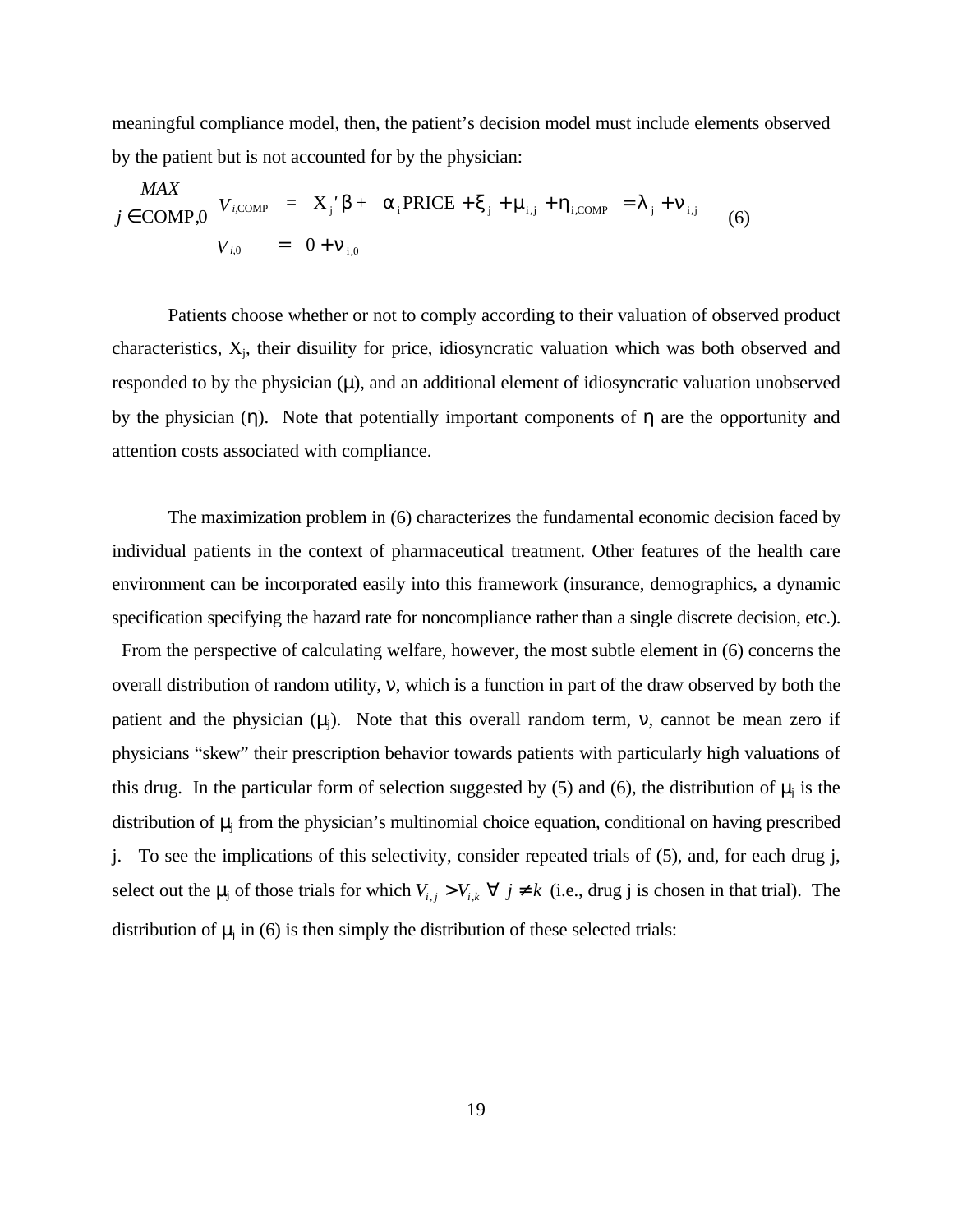*Proposition 2.* Let  $g^*(\mathbf{m}_j) = f(\mathbf{m}_j / V_{ij} > V_{ik} \ \forall k \neq j$  $^*(\mathbf{m}_i) = f(\mathbf{m}_i / V_{ii} > V_{ik} \ \forall \ k \neq j)$  be the distribution of the selection effect in (6). Then g  $\mathbf{S}_{\mathbf{j}}$ ) =  $\frac{1}{\mathbf{S}_{\mathbf{i}}}$  f( $\mathbf{m}_{\mathbf{j}}$ ; $\mathbf{S}_{\mathbf{j}}$ )  $\prod_{\mathbf{k} \in \mathbf{J}_{\mathbf{k}}}\prod_{\mathbf{k} \neq \mathbf{i}}$ j  $j$ ,  $\mathbf{J}$  j  $\mathbf{J}$   $\mathbf{I}$   $\mathbf{I}$   $\mathbf{e}_{k}$   $\mathbf{u}_{j}$  $\prod_{k \in J_i, k \neq j} \left[ \begin{array}{ccc} a_k & a_{k+1} \\ a_k & a_{k+1} \end{array} \right]$ t *\* ,*  $({\bf m}_{i}) = \frac{1}{\tau} {\bf f}({\bf m}_{i}; {\bf s}_{i}) \prod {\bf F}_{e_{k}}({\bf d}_{i} - {\bf d}_{k} + {\bf m}_{i}; {\bf s})$  $\frac{1}{s_i}$  f( $m_j$ ;  $s_j$ )  $\prod_{k \in J_i, k \neq j} F_{e_k}$  ( $d_j - d_k + m_j$ ;  $s$ ) where  $s_j$  is the overall share of j in the physician portfolio, and  $F(\mu; \sigma)$  is the assumed distribution of idiosyncratic utility in (5).

*Proof:* By Bayes' Theorem, f  $(\mathbf{m}_{ii} / V_{ii} > V_{ik} \forall k \neq j)$  $V_{ii} > V_{ik} \forall k \neq j/m_{ii}$ ) f  $P_{i,j}$   $\forall$   $V_{i,j}$   $\forall$   $V_{i,k}$   $\forall$   $V_{i,j}$   $\forall$   $V_{i,j}$   $\forall$   $V_{i,k}$   $\forall$   $k \neq j$  $\mathbf{i}_j$  /  $\mathbf{v}_{ik}$  v  $\mathbf{r}$  +  $\mathbf{y}_{i}$   $\mathbf{m}_{ij}$   $\mathbf{m}_{ij}$  $i$ j  $\sim$   $\mathbf{v}_{ik}$  $(\mathbf{m}_{ii} / V_{ii} > V_{ik} \forall k \neq j)$  $Pr(\mathbf{V}_{ii} > \mathbf{V}_{ik} \forall k \neq j/\mathbf{m}_{ii}) \mathbf{f}(\mathbf{m}_{ii})$  $Pr(V_{ii} > V_{ik} \forall k \neq j)$ *m*  $m_{ii}$  *f*( $n$  $> V_{ik} \forall k \neq j$  $> V_{ik} \forall k \neq$  $> V_{ik} \forall k \neq$ . The denominator is simply  $s_{j}$ , and  $Pr(\mathbf{V}_{ij} > \mathbf{V}_{ik} \forall k \neq j/\mathbf{m}_{ij}) = Pr(\mathbf{d}_j + \mathbf{m}_{ij} > \mathbf{d}_k + \mathbf{m}_{ik} \forall k \neq j/\mathbf{m}_{ij})$  which can be rewritten in terms of the product of the distribution functions associated with each k evaluated at  $\boldsymbol{d}_i - \boldsymbol{d}_k + \boldsymbol{m}_{ii}$ .

The distribution of  $g^*(m)$  is therefore simply a function of the distribution of the maximum realization when J<sub>t</sub> random variables are drawn from the unconditional distribution F(μ; σ). It is important to note that Proposition 2 holds for any  $F(\mu; \sigma)$  and so calculating  $g^*(m_j)$  only requires the ability to calculate  $F(\mu; \sigma)$  for any particular point in the distribution. When  $F(\mu; \sigma)$  is drawn from the GEV class of distributions, calculating  $g^*(m)$  is a simple analytical function of observables and of the (estimated) parameters of the model. To see the statistical logic behind Proposition 2 more clearly, consider the case where the draws are independent and  $\mathbf{d}_j = \mathbf{d}_k \forall j, k$ . In this extreme case, Proposition 2 reduces to the distribution of the Jth order statistic of an iid random variable,  $g^*(\mathbf{m}_j) = J_f(f(\mathbf{m}_j; \mathbf{s}_j)) (F(\mathbf{m}_j; \mathbf{s}_j))^{J_f-1}$  (Larsen and Marx, 1986).

Proposition 2 is crucial to our ability to calculate patient welfare because the realized sample selection distribution depends on the choices available for physicians to prescribe. For example, as new drugs enter the market, physicians will tend to substitute the new drug for patients with relatively low valuations of the older drugs. Consequently, the realized average utility for the older drug (conditional on prescription) may be increasing in the offered product set. Note that this increase is not due to any change on the part of the drug itself but on how the portion of the population which is prescribed this drug is changing as new drugs enter the market.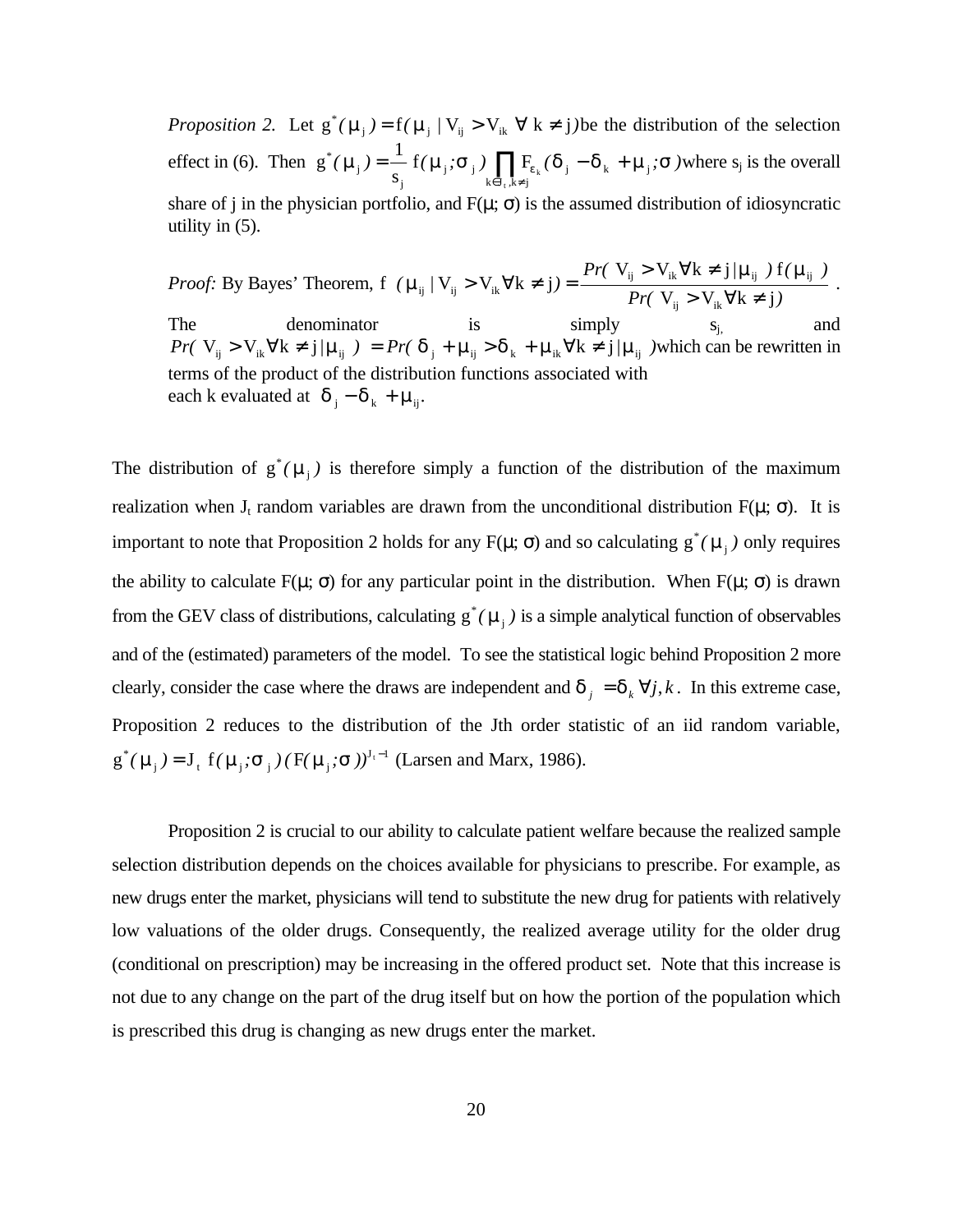We can now establish a patient welfare measure in the context of pharmaceutical prescription and compliance. Recall that in our earlier discussion, we suggested that the welfare measure can be conceptualized as the maximum monetary amount that a risk-neutral individual would be willing to pay to "access" the prescription decision tree (Figure A) prior to observing their individual draws (μ, η). In the current model, this is simply the expected welfare from any prescription conditional on having received that prescription, times the probability of receiving that prescription, i.e.,

$$
W_t = \sum_{j \in J_t} w_t^j \cdot \Pr(MD \text{ prescribes } j) \tag{7}
$$

where  $w_t^j$  is the expected patient welfare from drug j *conditional* on having been prescribed drug j by the physician.

To illustrate (7), we consider two cases under the assumption that  $\eta$  is also distributed according to the extreme value distribution. First, consider the case where physicians allocate patients randomly among drugs and so there is no selectivity in the distribution of individuals facing the compliance decision associated with any one drug. In that case,  $w_t^j$  is calculated to be the average welfare over the entire population of potential patients, equal to *l a l a a l a l j*  $w_j^t = \frac{\ln G(I)}{I} = \frac{\ln(e^{I_j} + 1)}{I} \approx \frac{I_j}{I}$ − = −  $=\frac{\ln(e^{L_j}+e^{L_j})}{2}$ − ≈ −  $(w_i^t = \frac{\ln G(I)}{I}) = \frac{\ln(e^{I_i} + 1)}{I_i} \approx \frac{I_i}{I_i}$ . To estimate such a model, all that would be required is to regress the log-odds ratio of compliance on observed drug characteristics (including price):

$$
ln \frac{cs_j}{(1 - cs_j)} = I_j = X_j' b + a_i PRICE_j + x_j
$$
 (8)

where  $cs_i$  is the compliance share associated with drug j. Consistent estimation of (8) can be achieved using OLS (under the assumption that price is exogenous), or, as Berry (1994) suggests, using instrumental variables for price which reflect the marginal cost of j or elements of competition facing j which are unrelated to  $\xi$ <sup>j</sup>. To evaluate W in this case, we would calculate the predicted values for  $\lambda_i$  resulting from estimation of (8) and plug these values, along with therapeutic category prescription shares, into (7) for the two periods under consideration.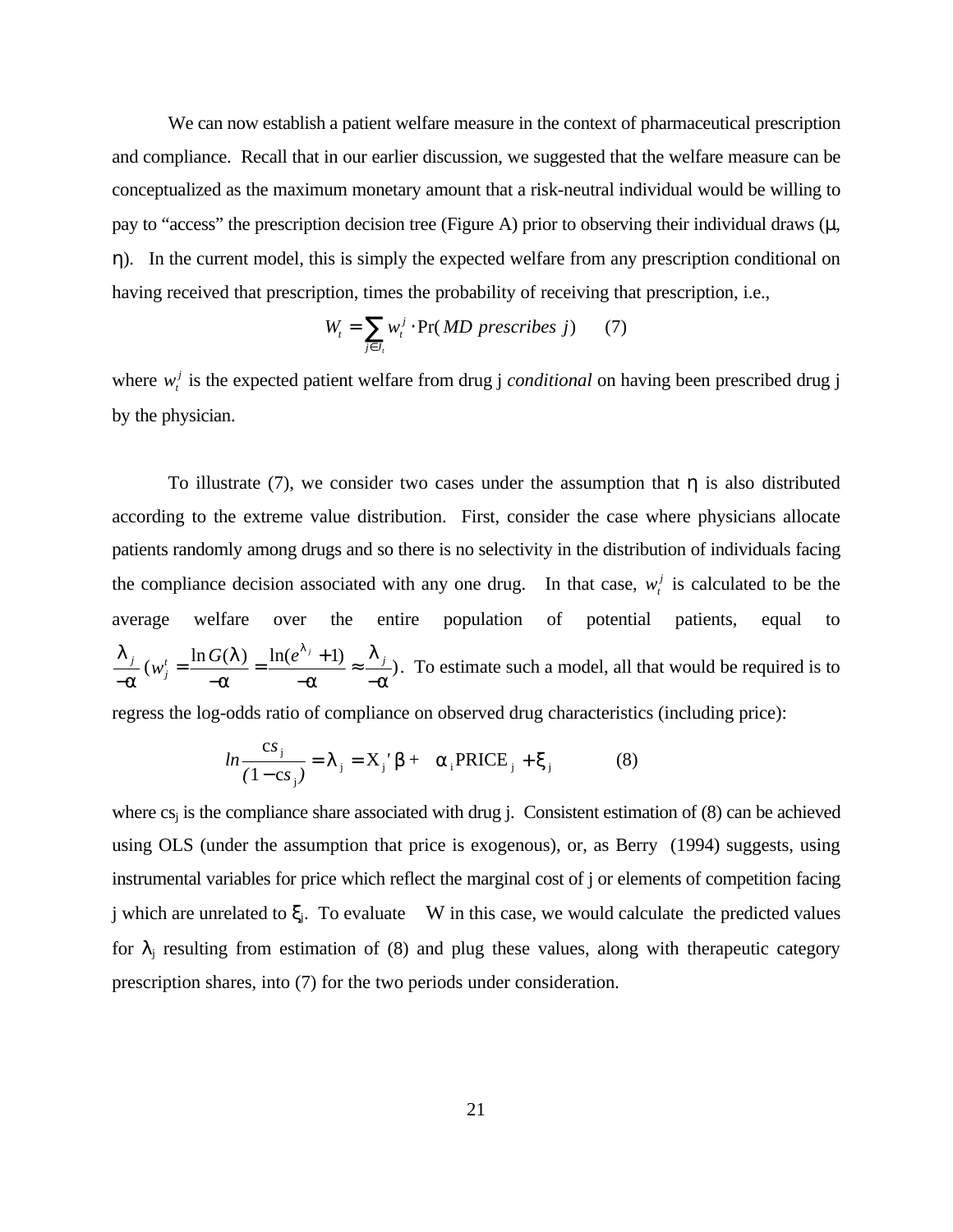Calculating welfare in the presence of patient selection into drugs by their physician is somewhat subtler. We must account for selectivity in two distinct ways, first when estimating the parameters determining underlying compliance and second when calculating the average utility received by patients. Consider the following procedure:

- 1. For any set of products and assumptions about physician behavior, calculate the set of conditional densities,  $g^*(\mu)$ . Under (5), this requires estimation of  $\delta_{MD}$  and  $\mathbf{F}(m; \mathbf{s})$ , which is feasible using data on overall physician prescription behavior.
- 2. For each drug, solve for  $\lambda_j$ , the average valuation for that drug over the entire patient population. To do this, invert the compliance share equation accounting for the selection distribution g *\** from Proposition 2:

$$
ln(\text{cs}_j/(1-\text{cs}_j)) = \int_{\mathbf{m}_j} (\mathbf{I}_j + \mathbf{m}_j) g_j^*(\mathbf{m}_j) d\mathbf{m}_j
$$
(9)

Note that (9) involves the functional relationship (one-to-one mapping) between the compliance share for drug j and  $\lambda_j$ , conditional on the derived distribution,  $g^*(\mu)$ .

- 3. Over the drugs in the sample, regress  $\lambda_j$  on observed drug characteristics, prices, and measures of compliance cost, instrumenting for factors which are associated with unobserved patient compliance (such as price).
- 4. If the distribution of  $\mathbf{F}(\mathbf{m}; \mathbf{s})$  is estimated, minimize the GMM objective function of the regression in (c) over  $\sigma$ . This minimization yields the parameter vector  $\{a, b, s\}$  as well as the predicted values for λ.
- 5. To calcluate welfare for a given product set, one must calculate the expected welfare for patients who receive a prescription for a given drug:

$$
w_{t}^{j} = \int_{m_{j}} (\boldsymbol{I}_{j} + \boldsymbol{m}_{j}) g_{j}^{*}(\boldsymbol{m}_{j}) d\boldsymbol{m}_{j}
$$
(10)

Note that (10) yields a higher estimate of welfare than the estimate based on no selectivity *l a* j  $\frac{1}{-a}$ ,

since (10) accounts for the fact that those patients who actually receive a prescription for drug j tend to have higher valuations for that drug than the average patient in the overall population.

6. Calculate (7) using the vector of conditional welfare estimates from (10) and the therapeutic category prescription shares.

This procedure yields consistent estimates for the average value of all drugs in the market, the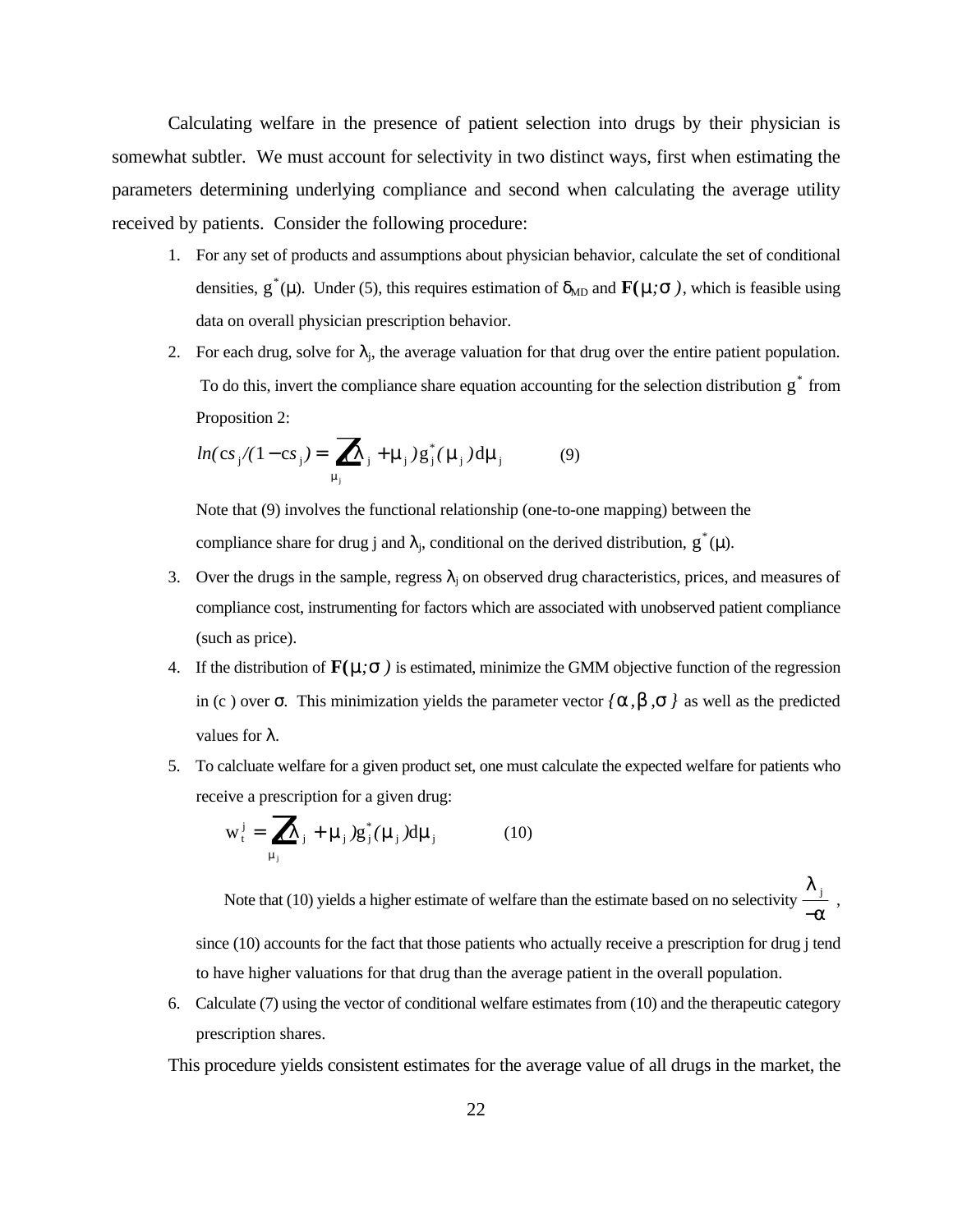substitutability between those drugs at the physician level, and the parameters of the distribution allowing for correction of sample selection due to physician maximization. All that is required to perform this calculation is data at the individual or the product level on prescription compliance, along with characteristics of the drugs and their prices. For individual data, insurance information can be directly modeled as an interaction with price; in the case of product-level data, all that is required is information about the distribution of insurance by product category. It should be noted that while our model is general enough to accommodate any specific model of physician behavior (exploiting Proposition 2), the welfare measure will depend on the model chosen for physician behavior. In other words, by focusing on compliance data, our model frames a relevant economic decision for the patient; however, a model of substitution between drugs at the physician level is still required in order to understand the diffusion process and its welfare benefits.

## **V. Concluding Remarks**

The basic intuition driving this line of work is easy to state: the welfare of any given economic agent cannot be properly assessed when the choices that determine her actual consumption are made by other agents with different information or incentives. This is clearly the case with pharmaceuticals, where physicians retain authority over the choice of which drug to prescribe. Attempts to evaluate the welfare gains from pharmaceutical innovation cannot simply rely on the shares of each drug in the market. Estimating a discrete choice model based simply on prescription shares would confound the preferences of physician and patient in the resulting welfare measure. This basic conundrum has seriously hampered efforts to conduct systematic studies of welfare in this all-important area.

This paper suggests that the patient's compliance decision may provide a key ingredient in addressing the wedge between physician choices and true patient welfare. Incorporating the compliance decision into an augmented two-stage discrete choice model may indeed provide a way of uncovering the "true" preferences of patients, and hence the means to compute the "correct" welfare benefits accruing to patients. Furthermore, this approach may be usefully applied to other areas in the economics of health care where similar problems occur, namely examining those specific margins where patients do exercise choice. For example, the behavior of patients who refuse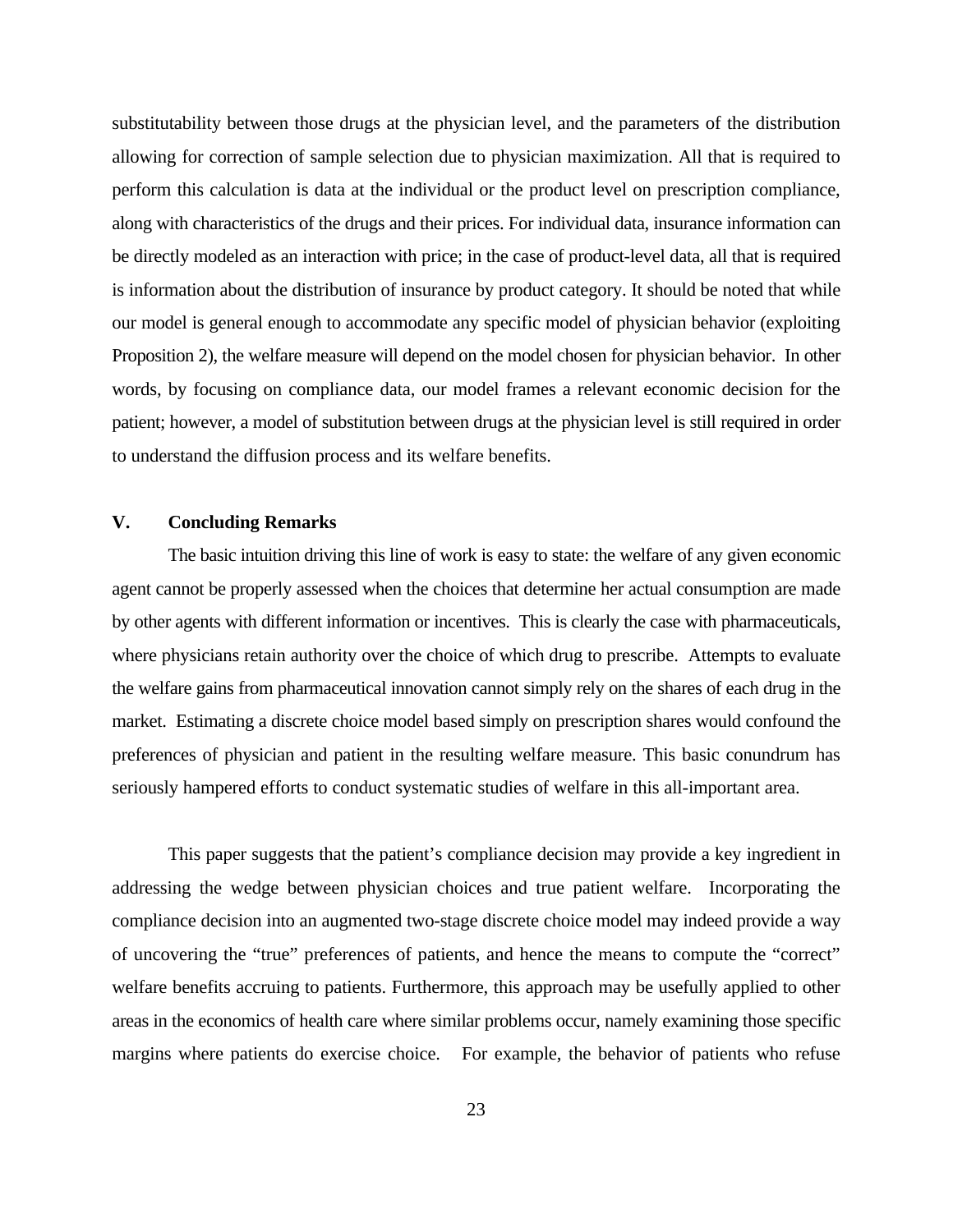treatments of various types reflects information about their preferences; evaluating the welfare benefits from invasive health care technologies could focus around such decisionmaking.

However, the implementation of the approach put forward here requires detailed data on prescription compliance at either the individual or the product level. We are currently exploring several options in this regard. Unfortunately, most data sources examine patient or physician behavior individually but not in concert; as a result, there are no public data sources which "track" prescriptions from the physician's decision through the patient's compliance. We are therefore investigating proprietary data sources collected by private firms for use in the health care sector, which may allow us to carry out the analysis outlined in this paper. However, given the potential importance of this line of research for the evaluation of public policy, we urge and would like to strongly encourage the systematic gathering and publication of data on prescription compliance by public institutions; such data efforts should significantly foster innovative research in this area.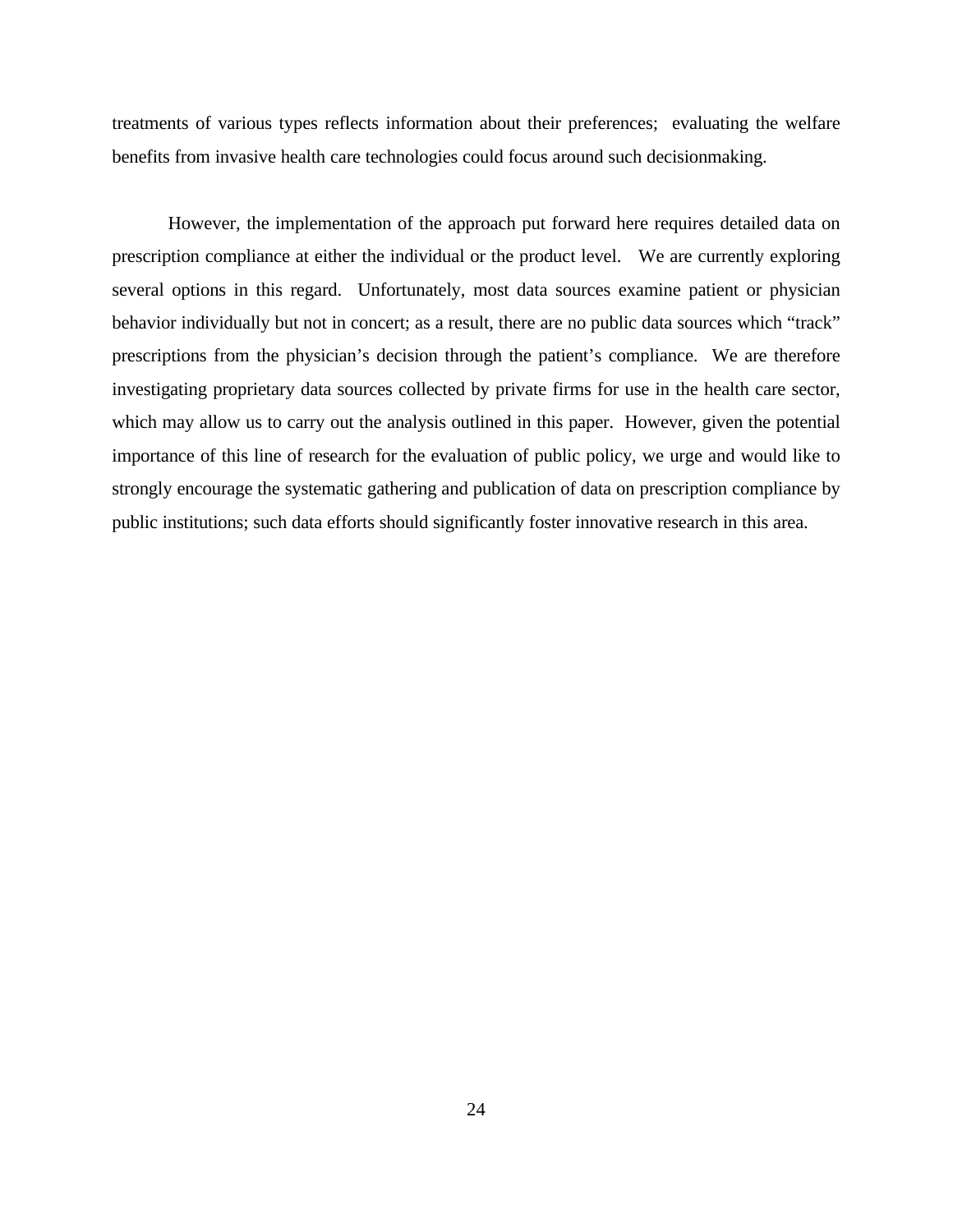#### BIBLIOGRAPHY

- Basler, H.D., Weissbach, I. (1984), "Dianostik der Medikamenten Compliance Durch Befragung des Patienten – Eine Untersuchung an essentiellen Hypertonikern," *Psychother Med Psychol*, 34: 331-335.
- Beardon, P.H. et al (1993), "Primary Non-compliance with Prescribed Medication in Primary Care," *BMJ,* 307: 846-8.
- Belcon, M.C. et al (1984), "A Critical Review of Compliance Studies in Rheumatoid Arthritis," *Arthritis and Rheumatism*, 27: 1227-1233
- Berry, S. (1994). "Estimating Discrete Choice Models of Product Differentiation," *Rand Journal of Economics*, 25(2): 242-62.
- Bloom, B.R. and Murray, C.J.L. (1992), "Tuberculolis: Commentary on a Reemergent Killer," *Science*, 257: 1055-1061.
- Bresnahan, T. (1986). AMeasuring the Spillovers from Technical Advance: Mainframe Computers in Financial Services,@ *American Economic Review*, 76(4):742-55.
- Bresnahan, T., S. Stern, and M. Trajtenberg (1997), AMarket Segmentation and the Sources of Rents from Innovation: Personal Computers in the Late 1980s,@ *Rand Journal of Economics,* forthcoming.
- Cardell, N.S. (1991), "Variance Components Structures for the Extreme Value and Logistic Distributions," Washington State University Working Paper.
- Col, N. et al (1990), "The Role of Medication Noncompliance and Adverse Drug Reactions in Hospitalization of the Elderly," *Archives of Internal Medicine*, 150: 841-845.
- Collins, R. et al (1990), "Blood Pressure, Stroke, and Coronary Heart Disease," *Lancet*, 335: 827- 838.
- Conrad, P. (1985), "The Meaning of Medications: Another Look at Compliance," *Clinical Therapy*, 15: 595-606.
- Coscelli, A. (1998), "Entry of New Drugs and Doctors," mimeo, University College London.
- Didlake, R.H. et al (1988), "Patient Noncompliance: A Major Cause of Late Graft Rejection in Cyclosporine-treated Renal Transplants*,*" *Transplantation Proceedings*, 20(3): 63-69.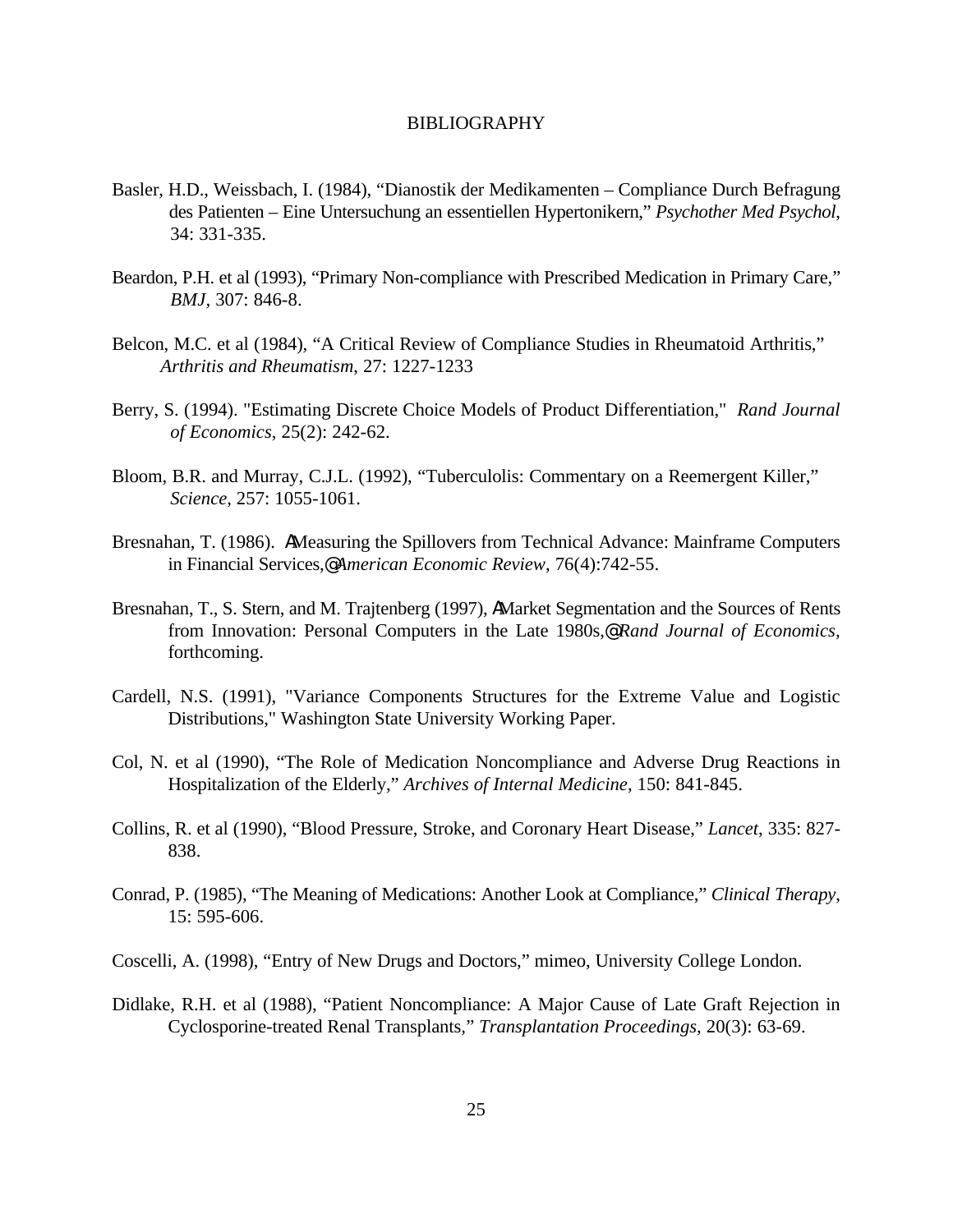- Dunbar-Jacob, J. et al (1995), "Clinical Assessment and Management of Adherence to Medical Regimens," in: Nicassio, P.M. and Smith, T.W., eds., *Managing Chronic Illness,* American Psychological Association, Washington, D.C.
- Dunbar-Jacob, J. et al (1991), "Compliance with Anti-hypertensive Regimens: A Review of the Research of the 1980's," *Annals of Behavioral Medicine*, 13: 32-39.
- *Emerging Issues in Pharmaceutical Cost Containment* (1992), National Pharmaceutical Council, Reston, VA.
- Ellison, S. et al (1997), "Characteristics of the Demand for Pharmaceutical Products: An Examination of Four Cephalosporins," *Rand Journal of Economics*, 29(1): 108-36.
- Engstrom, F.W. (1991), "Clinical Correlates of Antidepressant Compliance," in J.A. Cramer and B. Spilker, eds., *Patient Compliance in Medical Practice and Clinical Trials*, Ravens Press, New York, NY.
- Fishbein, H.A. (1985), "Precipitants of Hospitalization in Insulin-Dependent Diabetes Mellitus (IDDM): A Statewide Perspective," *Diabetes Care*, 8(1): 61-64.
- *From Compliance to Concordance: Achieving Shared Goals in Medicine Taking* (1998), Royal Pharmaceutical Society of Great Britain.
- Ghali, J.K. et al (1988), "Precipitating Factors Leading to Decompensation of Heart Failure: Traits Among Urban Blacks," *Archives of Internal Medicine*, 148: 2013-2016.
- Goodall, T.A., and Halford, W.K. (1991), "Self-Management of Diabetes Mellitus: A Critical Review," *Health Psychology*, 10: 1-8.
- Griliches, Z. (1958). AResearch Costs and Social Returns: Hybrid Corn and Related Innovations,<sup>@</sup> *Journal of Political Economy*, 66(5): 419-31.
- Gruber, J. and M. Owings (1996). APhysician Financial Incentives and Cesarean Section Delivery,@ *RAND Journal of Economics*, 27(1): 99-123.
- Hall, B. (1995). AThe Private and Social Returns to Research and Development,@ *Technology, R&D and the Economy*, ed. B. Smith and C. Barfield, Brookings Institution, Washington (DC).
- Hausman, J. (1997). "Valuation of New Goods Under Perfect and Imperfect Competition," in T. Bresnahan and R. Gordon, eds., *The Economics of New Products*, University of Chicago Press, Chicago.

Hellerstein, J. (1996), AThe Importance of the Physician in the Generic versus Trade-Name Decision, @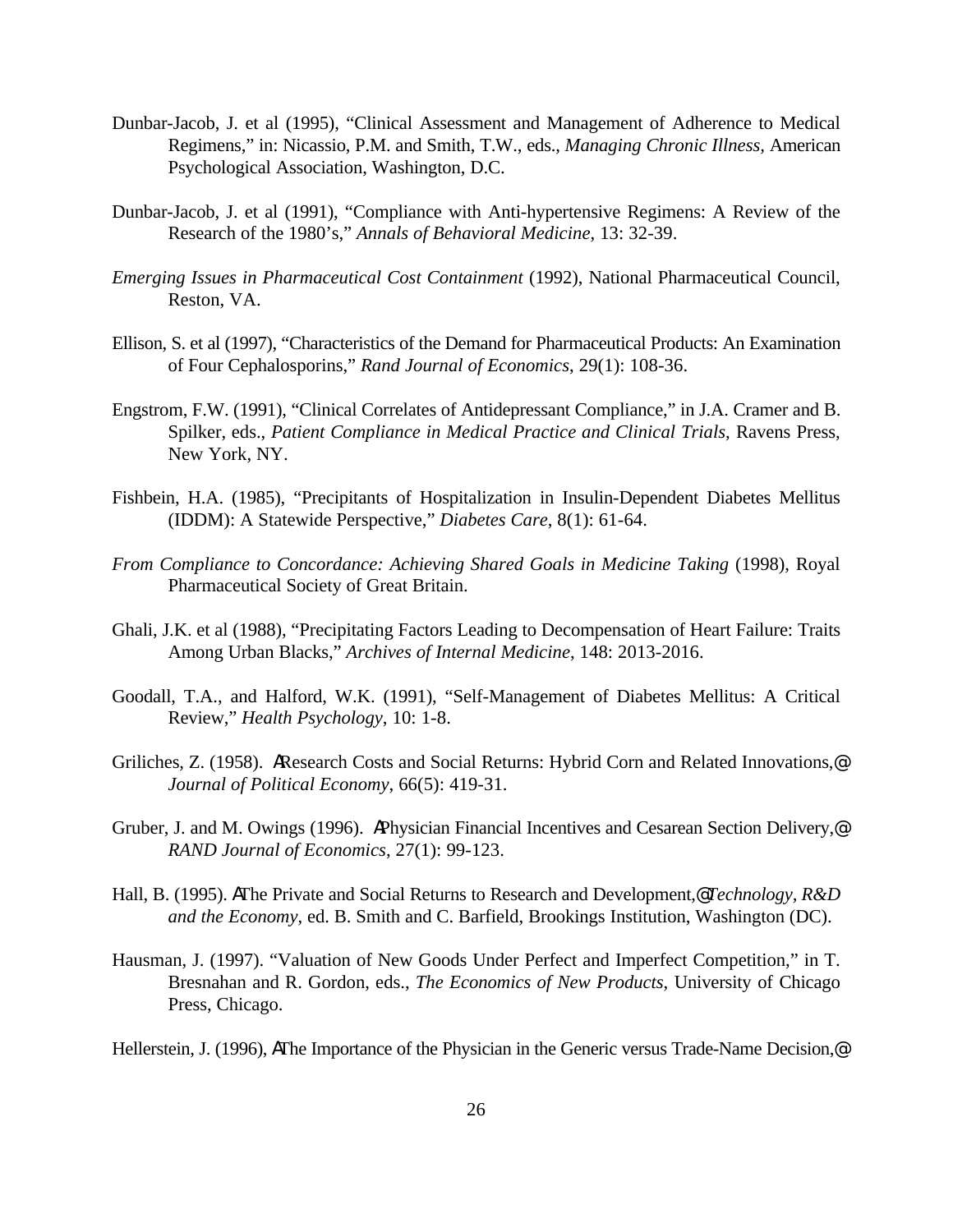*Rand Journal of Economics*, 29(1): 108-36.

- Hicks, J.E. (1985), "Compliance: A Major Factor in the Successful Treatment of Rheumatic Disease," *Comprehensive Therapy*, 11: 31-37.
- Horwitz, R.I. et al (1990), "Treatment Adherence and Risk of Death After Myocardial Infarction,"  *Lancet*, 336: 542-5.
- Larsen, R.J. and M.L. Marx (1986), *An Introduction to Mathematical Statistics and Its Applications*, Prentice Hall, New Jersey.
- Lichtenberg (1996), "Do (More and Better) Drugs Keep People Out of Hospitals?," American Economic Review, 86(2): 384-88.
- McFadden, D. (1978). AModelling the Choice of Residential Location,@ *Spatial Interaction Theory and Planning Models*, North-Holland Publishing, Amsterdam (NE).
- McGavock, H. et al (1996), "A Review of the Literature on Drug Adherence*," Royal Pharmaceutical Society, GB.*
- Melmon, K., et. al. (1992), *Clinical Pharmacology*, 3rd Edition. Mc-Graw Hill.
- Meltzer, D (1999), "Theoretical Foundations of Medical Cost-Effectiveness Analysis: Implications for the Measurement of Benefits and costs of Medical Interventions*," Medical Care Output & Productivity, NBER/CRIW Conference Volume.*
- Myers, E.D. and A. Branthwaite (1995), "Out-patient Compliance with Anti-depressant Medication," British Journal of Psychiatry, 160: 83-86.
- Parkin, D.M. et al (1976), "Deviation From Prescribed Drug Treatment After Discharge from Hospital," *British Medical Journal*, 2: 686-688.
- Philipson, T. and L. Hedges (1998), "Subject Evaluation in Social Experiments**,"***Econometrica*, 66(2): 381-408**.**
- Philipson, T. and R. Posner (1993), *Private Choices and Public Health: The AIDS Epidemic in an Economic Perpective,* Harvard University Press, Cambridge (MA)**.**
- Rovelli, M. et al (1989), "Noncompliance in Organ Transplant Recipients," *Transplantation Proceedings*, 21: 83-834.

Sacket, D.L. (1979), *Compliance in Health Care*. John Hopkins, Baltimore, MD.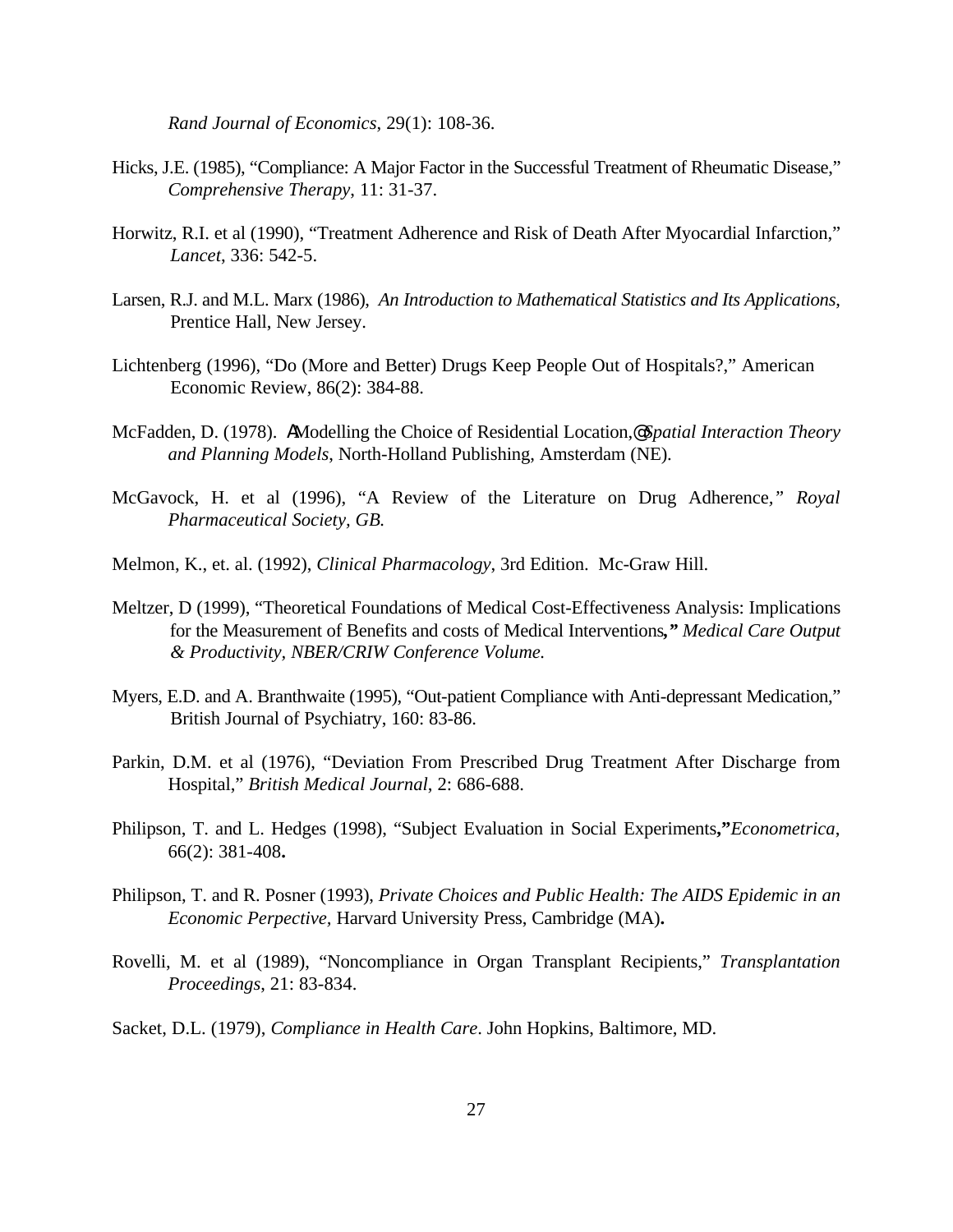- Stern, S. and M. Tratjenberg (1998), "Empirical Implications of Pharmaceutical Decisionmaking," NBER Working Paper.
- Trajtenberg, M. (1989), "The Welfare Analysis of Product Innovations, with an Application to Computed Tomography Scanners," *Journal of Political Economy*; 97(2): 444-79.
- Trajtenberg, M. (1990), *Economic Analysis of Product Innovation*, Harvard University Press, Cambridge (MA).
- Vinson, J.M. et al (1990), "Early Readmission of Elderly Patients with Congestive Heart Failure," *Journal of the American Geriatric Society*, 38: 1290-1295.